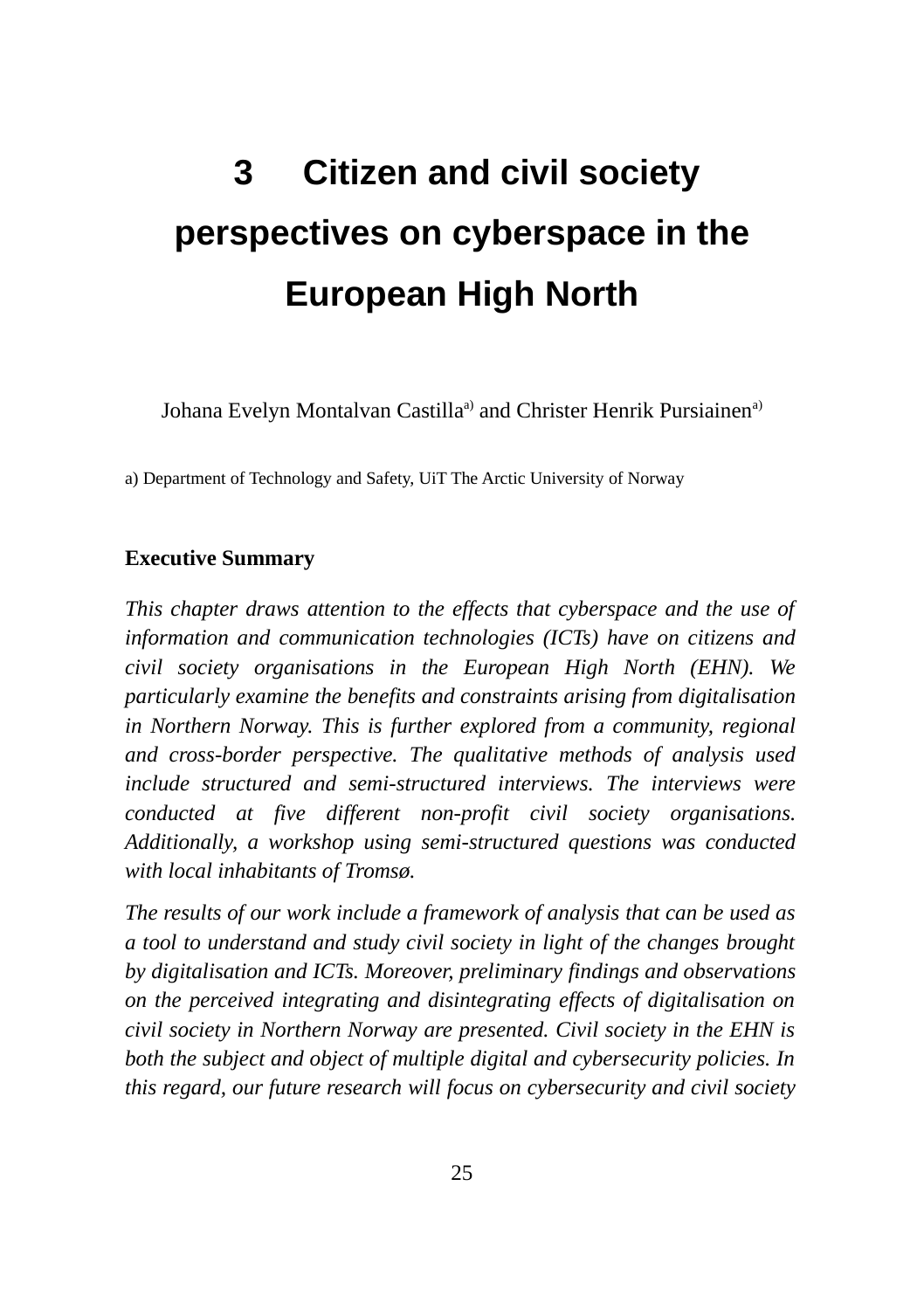*developments in Northern Norway and will include other case studies, a larger study sample and the application of mixed research methods.*

## **3.1 Introduction**

The emergence of cyberspace, the widespread use of information and communication technologies (ICTs) and the digitalisation of important societal services have transformed the way of life for individuals, communities and societies. It is therefore important to move from a mere technological understanding of cyberspace and ICTs to a more profound understanding of the effects of ICTs on democratic politics, societal processes, changes and emancipation.

This chapter examines the beneficial effects as well as the downsides and risks arising from digitalisation and its implications for citizens and especially civil society in Northern Norway. Civil society can be seen as a major component of the society–state relationship, and this relation is essential in defining the socio-political system of any modern state.

As with other communities in the European High North (EHN), local communities in Norway are objects and subjects of a diverse array of digital policies. On the one hand, this means that they have a decisive role in codefining post-modern cyber reality. On the other hand, it means that they are vulnerable to the pressures of globalisation and nation-state policies.

We identified a lack of research and case studies on the effects of cyberspace on citizens and civil society in the EHN. Our task was to first develop a generic framework of analysis to make sense of digitalisation/civil society interaction that is applicable in this region and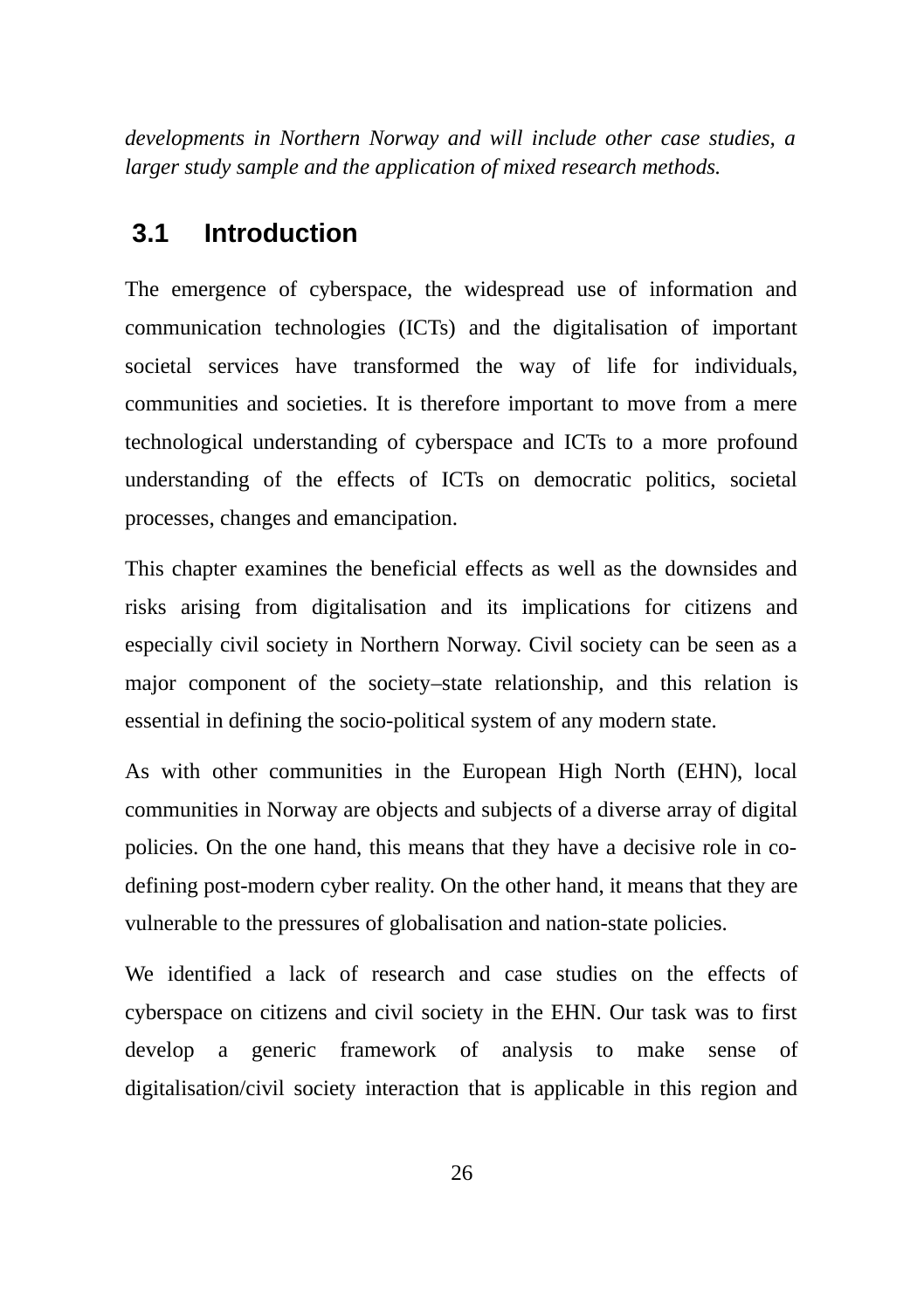beyond and to second use this tool to understand and empirically analyse civil society in light of changes brought about by the emergence of cyberspace.

Our research addresses human security questions in Northern Norway to give a voice to citizens, local communities and civil society. It particularly focuses on economic, social, political and environmental dimensions from the perspective of individual citizens/inhabitants and civil society organisations. Although there are always several causal factors affecting the formation of societies, our task leads us to focus especially on cyberspacerelated phenomena, such as the internet, social media, ICTs and so forth.

# **3.2 Cyberspace and civil society**

Our initial research sought to illustrate and analyse some of the effects of cyberspace on civil society. In order to do so, a framework for analysis was created. This was used in conjunction with small-scale observations conducted at civil society organisations. We then mainly focused on themes such as self-organisation, participatory democracy, participation in governance, immigration issues and cross-border cooperation. Additionally, our work has pinpointed some of the threats and risks created by cyberspace.

Our work also highlights cyber-dependent infrastructures and vital societal functions in the context of long distances, limited accessibility and harsh environmental and climatological conditions. Challenges and threats arising from social phenomena such as cross-border organised crime, terrorism, jihadism, xenophobic groupings and radicalisation are also addressed.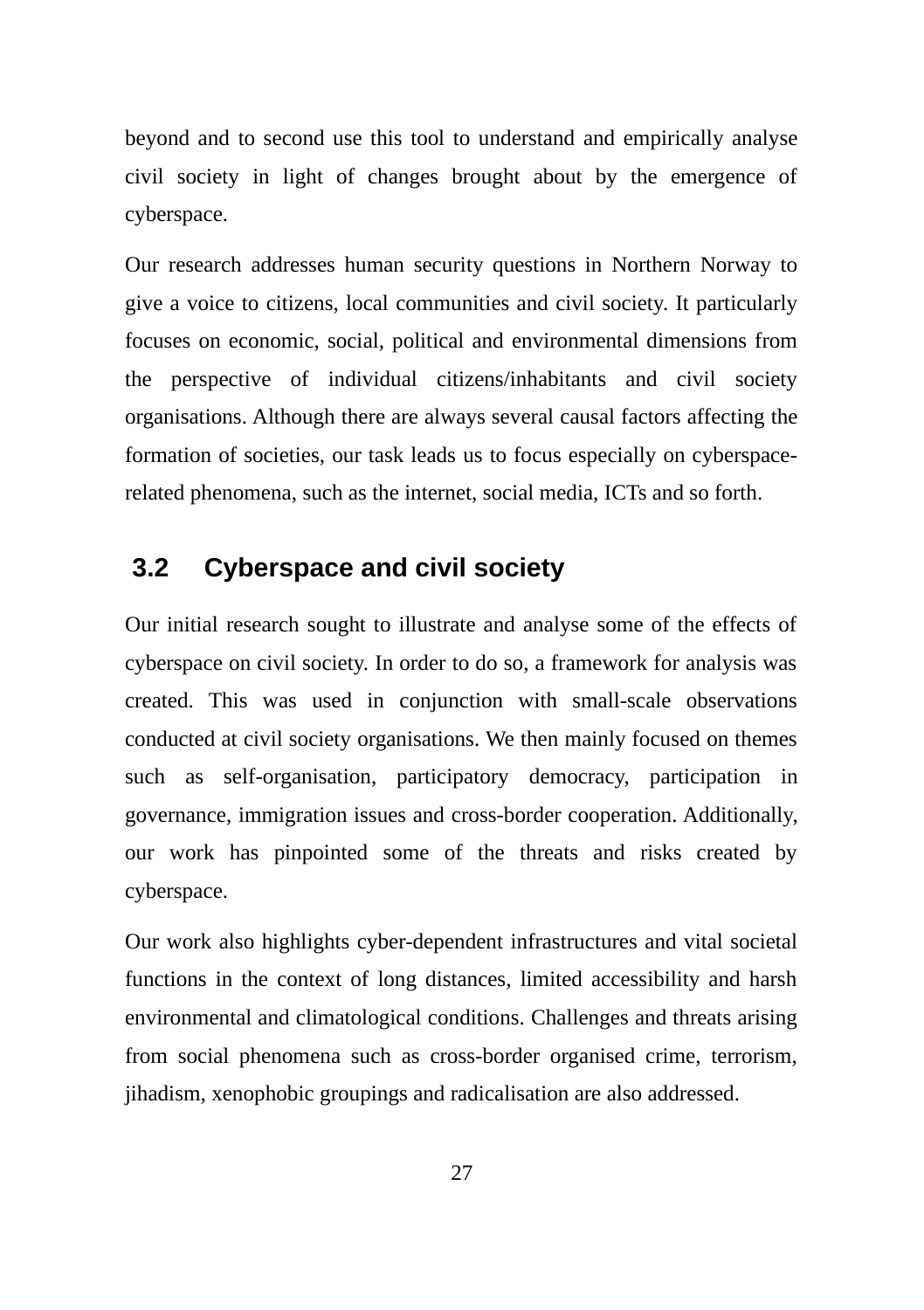We started with an extensive literature review in order to identify the research problems and gaps in the aforementioned research areas. Methodologically, relevant statistics and data such as qualitative interviews and social media outputs were collected. The initial data collection took place in Tromsø and Oslo. The selected and detailed case studies allowed us to address the issues mentioned under the two blocks.

Although the main geographic focus is on Northern Norway, our research also includes some comparative perspectives between Northern Norway, Norway at large, other Nordic countries and beyond. A complementary, comparative approach is useful to gain understanding of whether location makes a difference in cyberspace, and if so, to understand the mechanisms through which this has developed.

#### **3.2.1 Research questions**

The research questions addressed in this study include:

- What effect has the emergence of cyberspace and ICTs had on civil society (citizens) and civil society organisations in the Norwegian High North?
- What advantages/benefits (social, economic, organisational, etc.) do civil society organisations in the Norwegian High North experience or have experienced over the last years? due to the use of the internet and ICTs?
- Regarding cyberspace and the use of ICTs, what constraints or disadvantages do such organisations experience?
- How have particular organisations changed and if so, through which mechanisms?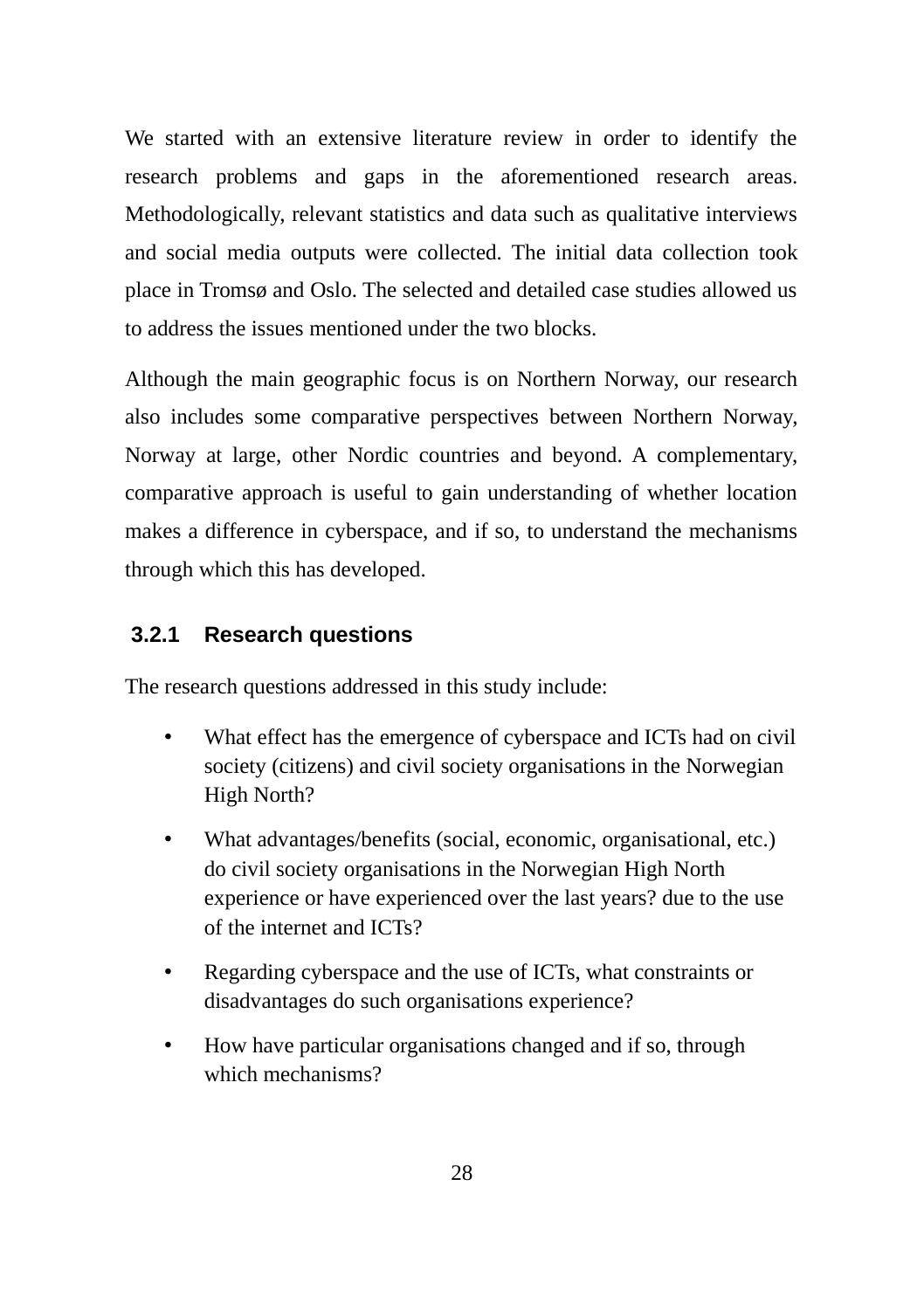- Has a transnational dimension enhanced the emergence of cyberspace? If so, how or through which mechanisms?
- Have ICTs enhanced political participation and contact with authorities? If so, how?
- Has cyberspace enhanced or decreased social phenomena such as radicalisation, extremism or xenophobia? If so, what have been the effects?
- Have cyberspace and ICTs helped further cross-border communication and the presence of organisations? If so, how?

### **3.2.2 An analysis of cyberspace and its effects on civil society**

Numerous societal and organisational changes have appeared as a result of the emergence of cyberspace and digitalisation. In order to analyse the areas in which such changes have taken place, a framework for analysis was created to classify and understand the nature of these changes.

Our first publication on the subject (in Montalvan Castilla and Pursiainen, 2019) is an exploratory study that examined the effects of cyberspace on one part of a democratic society, namely civil society.

Civil society is a major component of society–state relations, and these relations can be understood as the main ingredient in defining the sociopolitical system of any post-modern state. Thus, in order to argue that the emergence of cyberspace is constitutive as to the nature and characteristics of civil society, we must move from a mere technological understanding of cyberspace to a more profound understanding that considers democratic politics and emancipation.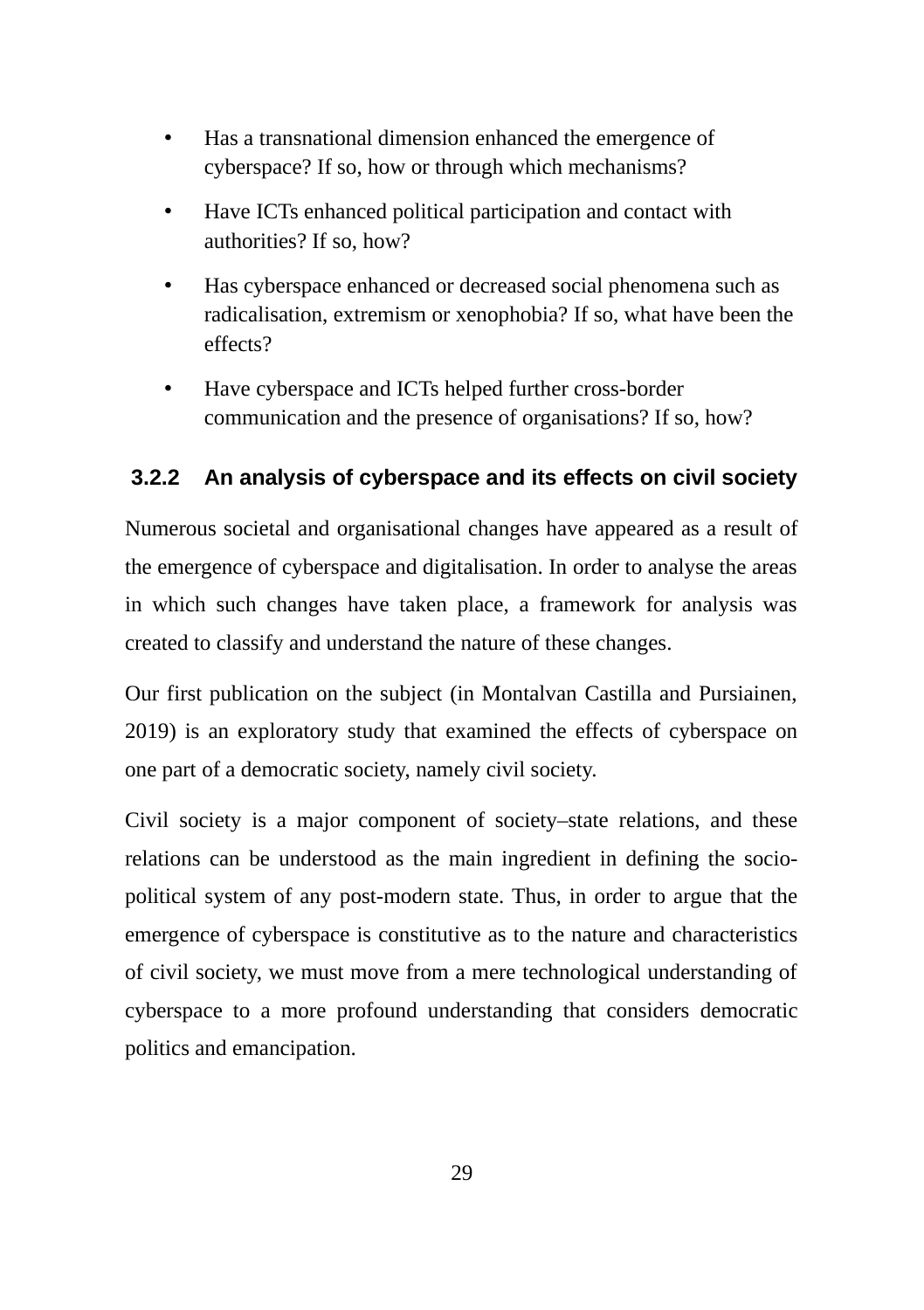Civil society is a very complex issue, and the concept has been the focus of political philosophers in the past two centuries. Although the issues at stake amount to a veritable battlefield of different conceptions, we have simplified the issue by dividing the understandings of civil society into four categories: apolitical, political, transnational and 'uncivic' (for example, the mafia) civil societies.

Consequently, we are concerned with the question of what kinds of civil society cyberspace enables or enhances and what kinds it limits or constrains. This framework for analysis is presented in Table 1.

| <b>Effects of</b><br>digitalization | <b>Apolitical civil</b><br>society                  | <b>Political civil</b><br>society                                                 | <b>Transnational</b><br>civil society             | <b>Uncivic civil</b><br>society                                              |
|-------------------------------------|-----------------------------------------------------|-----------------------------------------------------------------------------------|---------------------------------------------------|------------------------------------------------------------------------------|
| <b>Enhances</b>                     | Entrepreneurship<br>(and possibly<br>individualism) | The construction<br>of social and<br>political<br>consciousness                   | Cross-border<br>learning and<br>exchange of ideas | Manipulation of<br>popular opinion<br>Recruitment and                        |
|                                     | Visibility                                          | Visibility                                                                        | Cross-border<br>concrete<br>collaborative         | mobilisation<br>intolerance- or<br>violence-based                            |
|                                     | Mobilisation and<br>recruiting                      | Mobilisation and<br>recruitment                                                   | efforts and<br>mobilisation                       | extreme right-<br>wing, left-wing<br>and jihadist<br>groupings               |
|                                     | Two-way and<br>mass<br>communication                | Two-way and<br>mass<br>communication                                              | Cost-reduction<br>and efficiency                  | Cyber crime<br>targeting to                                                  |
|                                     | Cost reduction<br>and efficiency                    | Bottom-up<br>initiatives to<br>challenge or<br>influence elite<br>decision-making |                                                   | cyberspace assets,<br>or using it as a<br>tool to reach non-<br>cyber assets |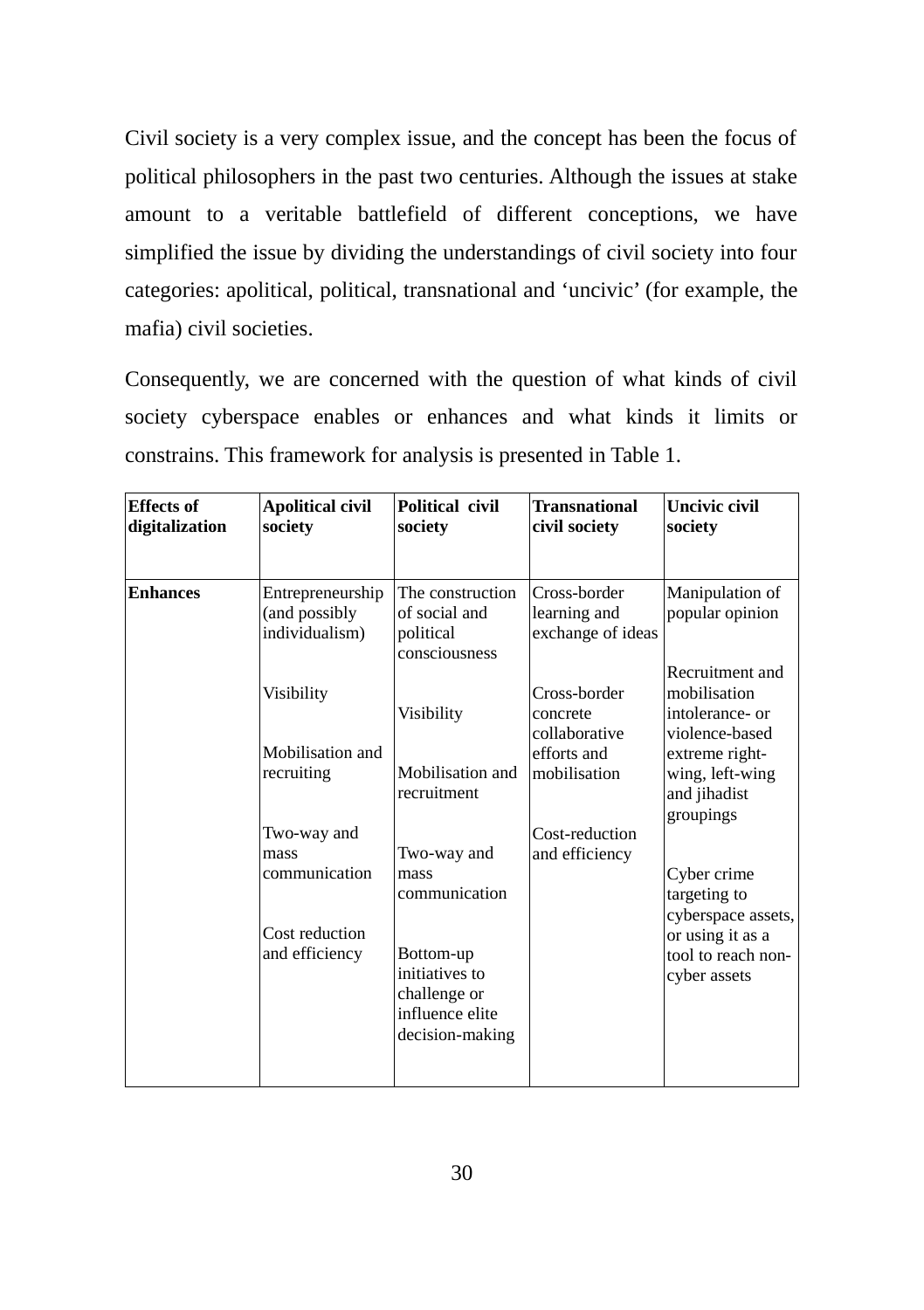| <b>Constrains</b> | Resource-<br>consuming, and<br>therefore favours<br>larger<br>organisations<br>Favours<br>organisations<br>with younger<br>members<br>Digital exclusion<br>on individual or<br>group level<br>Impersonalisation change<br>of<br>communication,<br>leading to<br>(cultural)<br>misunderstanding more than<br>s and lack of trust lestablished<br>Fear of cyber<br>insecurity | Political<br>manipulation<br>through<br>cyberspace<br>Authoritarian<br>countries or large<br>companies<br>control the<br>cyberspace and<br>use it for their<br>own benefit<br>Overoptimism of<br>digital power to<br>create political<br>Benefits one-<br>issue activist<br>political<br>movements<br>Relies largely on<br>existing beliefs | Cyber security<br>problems<br>(sensitive<br>information,<br>espionage)<br>Ignorance of the<br>of criticism of<br>transnational civil<br>society of the<br>cyberspace<br>campaigns<br>Overoptimism of<br>digital power to<br>create political<br>change<br>Focus deflected<br>away from off-<br>line activism | Communication<br>spaces can be<br>infiltrated,<br>monitored,<br>hacked and traced<br>back in forensic<br>investigations by<br>the authorities or<br>activist groups<br>State and public-<br>private strategies<br>and activities to<br>fight cyber crime<br>by capacity- and<br>capability<br>building |
|-------------------|-----------------------------------------------------------------------------------------------------------------------------------------------------------------------------------------------------------------------------------------------------------------------------------------------------------------------------------------------------------------------------|---------------------------------------------------------------------------------------------------------------------------------------------------------------------------------------------------------------------------------------------------------------------------------------------------------------------------------------------|--------------------------------------------------------------------------------------------------------------------------------------------------------------------------------------------------------------------------------------------------------------------------------------------------------------|--------------------------------------------------------------------------------------------------------------------------------------------------------------------------------------------------------------------------------------------------------------------------------------------------------|
|                   |                                                                                                                                                                                                                                                                                                                                                                             | Fear of cyber<br>insecurity                                                                                                                                                                                                                                                                                                                 |                                                                                                                                                                                                                                                                                                              |                                                                                                                                                                                                                                                                                                        |

Table 1: Framework for Analysis (Montalvan Castilla and Pursiainen, 2019).

Through reorganising the existing research according to our framework and adding our own small-scale observations and interviews, we aimed to make sense of empirical cyberspace developments in relation to different modes of civil society activities. Although the empirical focus was on (Northern) Norway, we believe that the framework of analysis developed here can be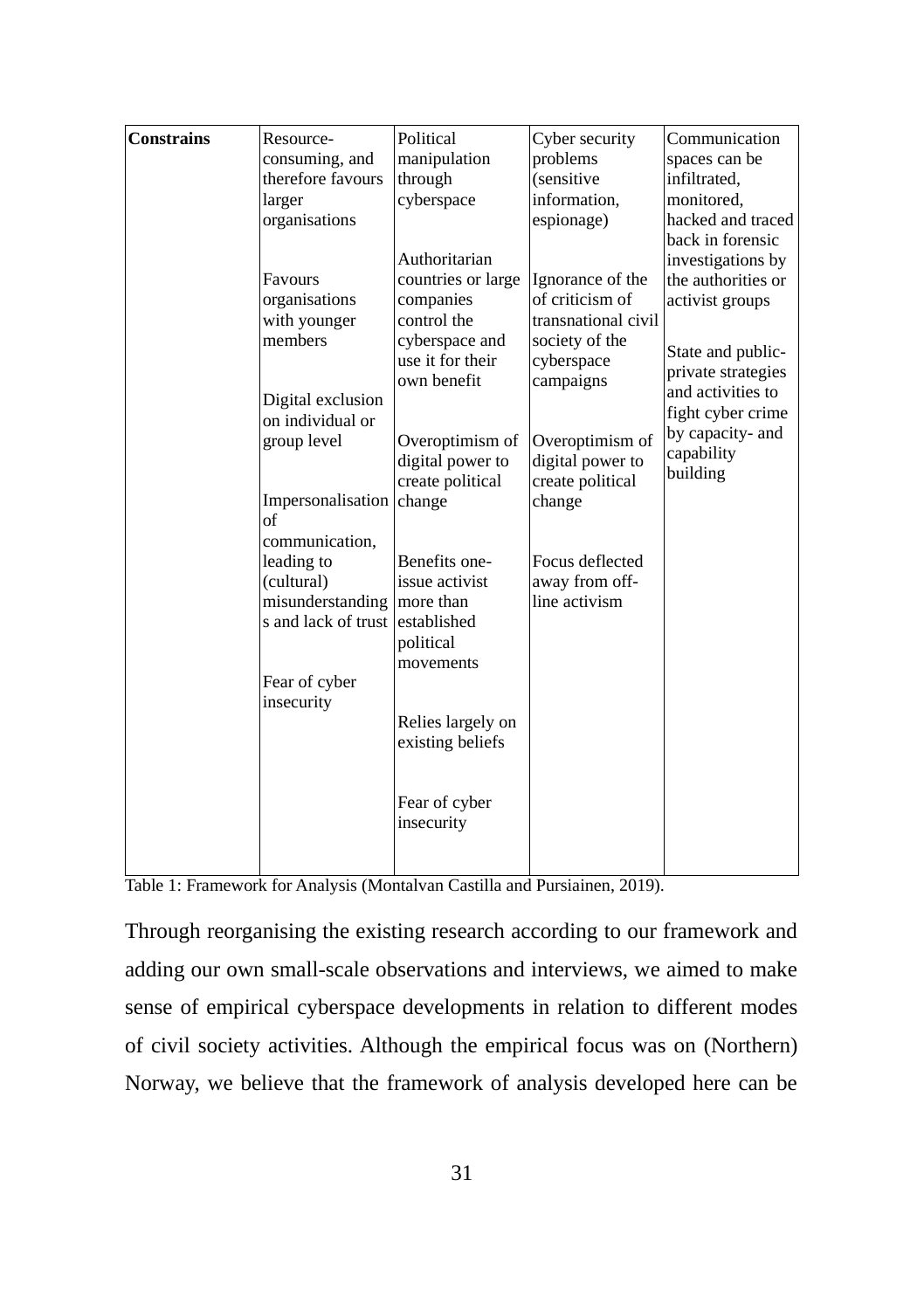applied and tailored to any society. It is expected that this framework will facilitate the understanding of the societal changes created by digitalisation.

#### **3.2.3 Methodology**

We first studied the online media profiles, presence and activities of five civil society organisations. These organisations were dedicated to human rights, advocating for children's rights and protection, humanitarianism and, in two cases, the environment. Careful observations were conducted regarding a) the interactions of the organisations with general citizens and other members of the organisation, b) their capacity to influence and mediate political and civic arenas and c) their contact and/or cooperation with other civil society organisations abroad.

Secondly, we visited these organisations and conducted in-person interviews. Semi-structured interviews were chosen as a preferable qualitative research method because of their open structure. An interview guide with the main themes and questions was prepared. These themes and questions allowed participants to present their own concerns and narratives regarding the effects of cyberspace on their organisations.

In most cases, the main interviewees were the leaders of the organisations. A few other people working in such organisations also participated and responded to some of the questions. One of the organisations had a professional department for the management of social media networks. In this case, a full-length interview was conducted with the leader of this department in order to understand organisational changes, benefits and challenges that the emergence of cyberspace may have brought.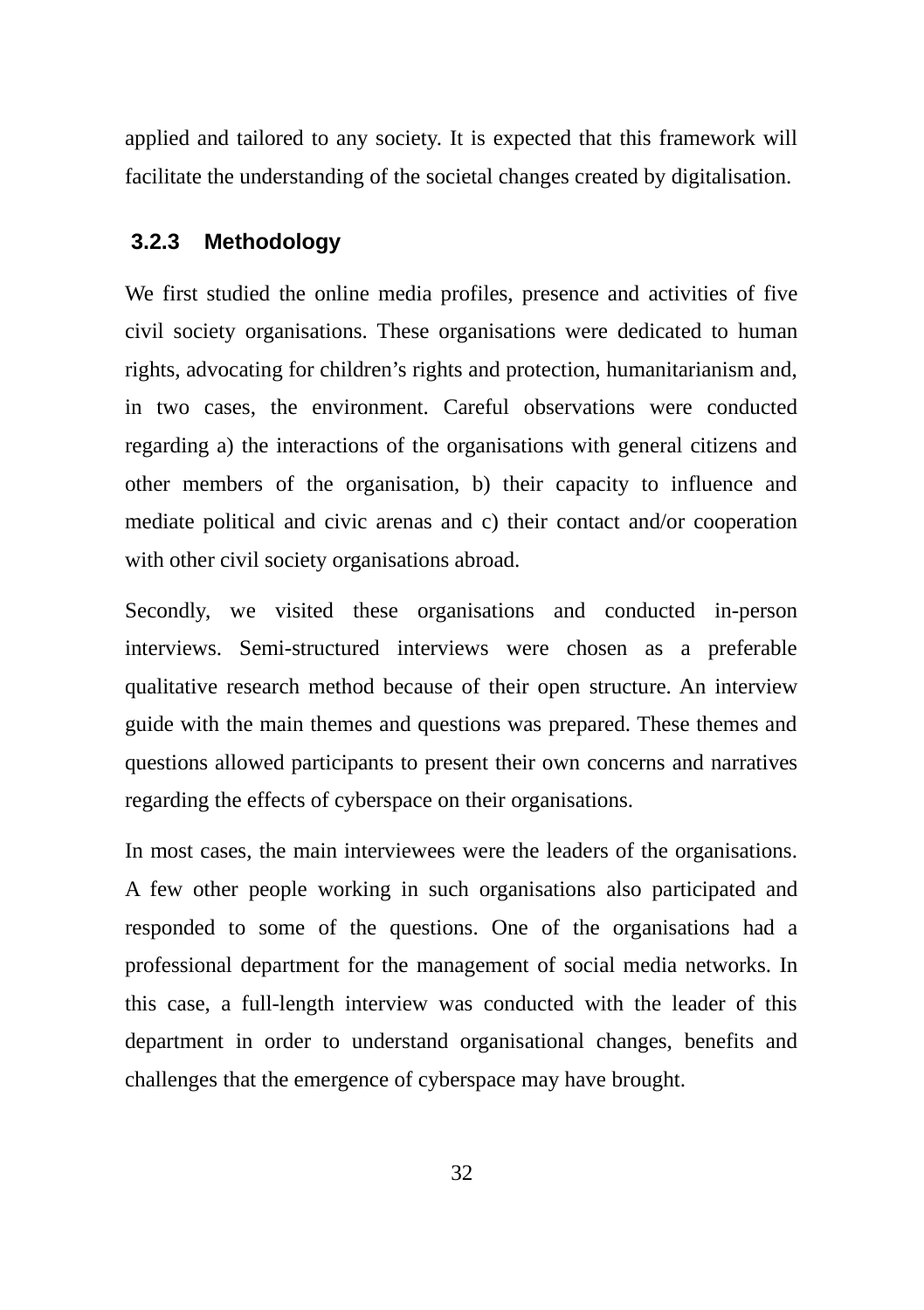The humanitarian organisation interviewed was divided into several local departments and/or work teams that addressed different societal needs and provided community services. We primarily interviewed the search and rescue department and the department responsible for the integration of refugees in Northern Norway.

The organisations were chosen because of their active presence in Northern Norway and their transnational dimension, meaning that they continue to expand or grow and have established transnational contacts and partnerships. The literature shows that the emergence of cyberspace or networked communications have had a huge impact in the way organisations, particularly civil society ones, work, develop or are strengthened. This is mainly noticeable through international contacts, alliances or partnerships that partially and increasingly rely on digital ICTs for cooperation. In some cases, contact and joint work between civil society organisations in different countries would not have been possible without the emergence of cyberspace and ICTs.

Having formulated our tentative empirical conclusions, in the final phase of our study we summarised them into five simple multiple-choice questions used in an online survey. This survey was sent to 15 organisations to confirm our conclusions.

#### **3.2.4 Results**

Our findings illustrated that cyberspace and ICTs have contributed to significant changes in present day Norwegian civil societies. However, while these changes have been profound in fields such as internal and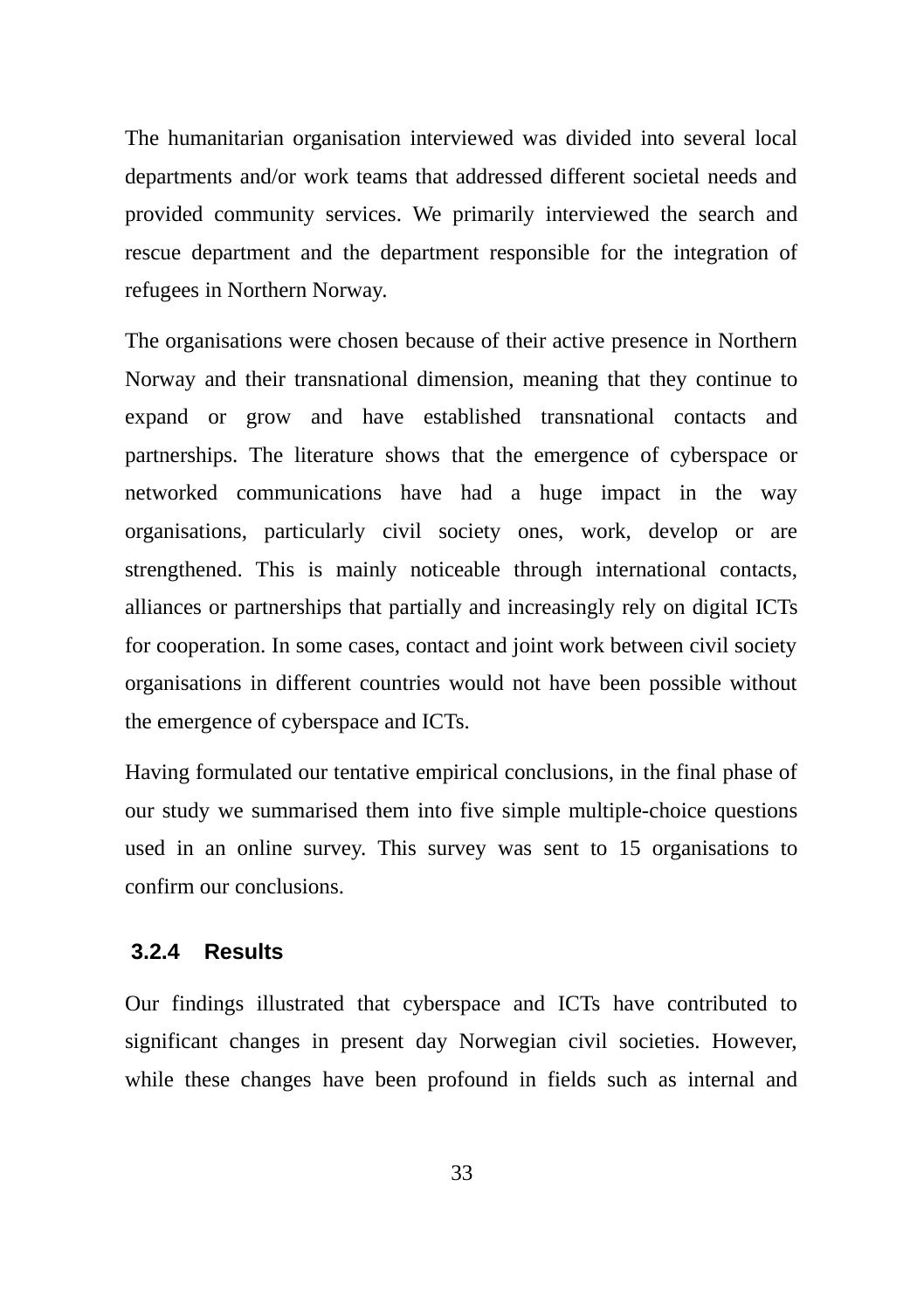external communication and interaction between members, the public at large and authorities, they are rather instrumental, not affecting the basic norms, cultures, goals and interests of the organisations.

After exploring some of these changes, it can be concluded that cyberspace has both enhanced and constrained civil society. Thus, we identified the need to analyse these enhancing and constraining effects through a comprehensive theoretical framework. In our analysis of societal changes due to the rise of cyberspace and ICTs, we identified four types of civil society: apolitical, political, transnational and uncivic.

Our research findings showed that cyberspace has opened new paths for both entrepreneurship and individualism for the apolitical civil society. Additionally, we noticed that although cyberspace presents itself as beneficial in many aspects for the transnational civil society, some constraining elements can be identified. For instance, social media platforms are resource and time demanding. This implies that organisations with more resources will have a stronger online presence and potentially attract new members. Thus, these findings shed light on the role that web technologies may play in furthering inequality.

It appears that the emergence of cyberspace has revolutionised the political civil society. Earlier studies (e.g. Howard and Hussain, 2013; Papacharissi, 2004) showed that the potential for civil discourse in cyberspace is strong and that it might promote democratic emancipation and political engagement/participation.

Thus, it appears that digital technologies facilitate the construction of social and political consciousness. In the case of Norway, the evidence suggests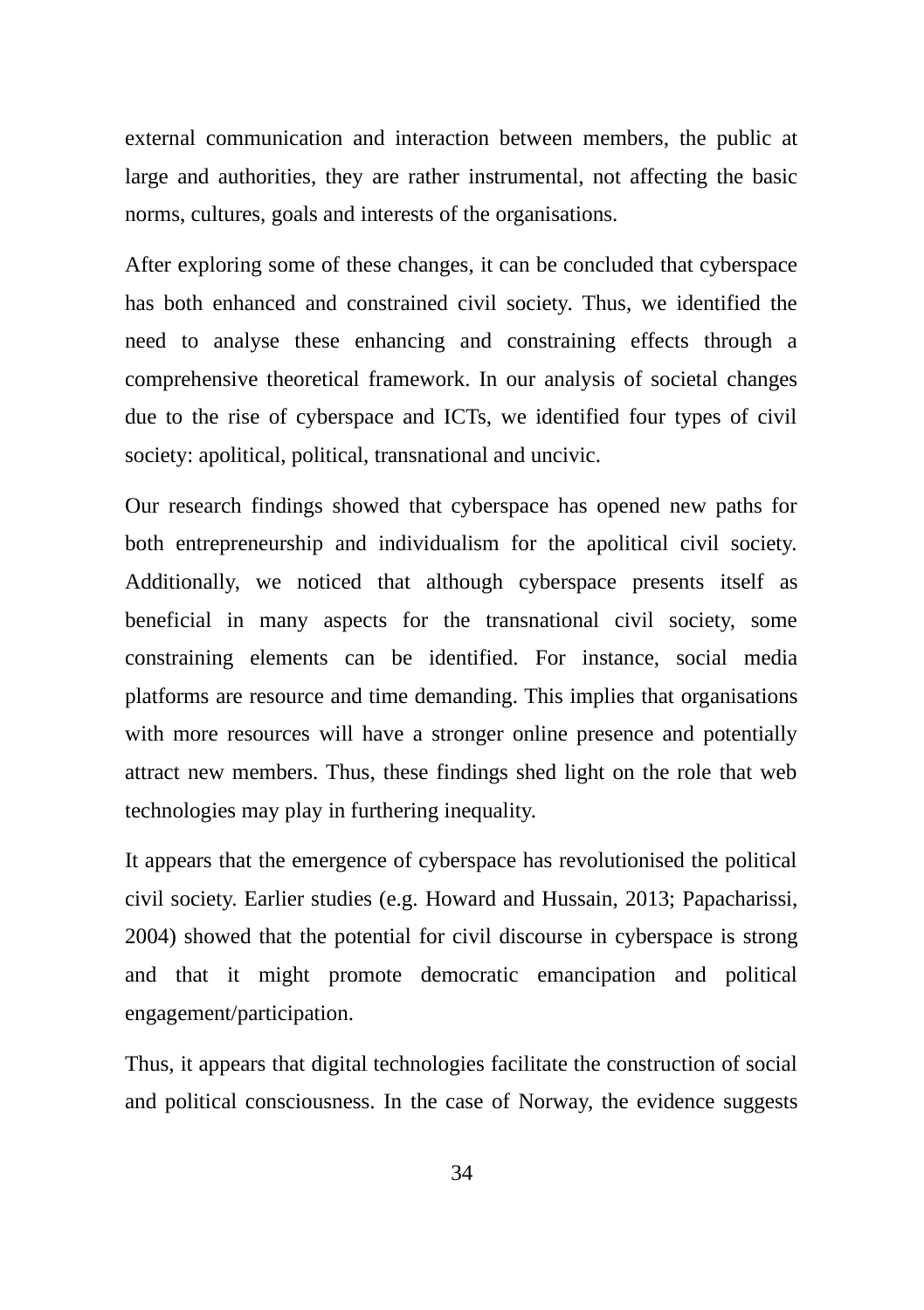that these technologies have considerably enhanced civic and political engagement. For instance, Facebook's ad hoc groups and their communicative power have the potential to raise societally and politically important issues among the public as well as initiate changes. Social media can also exert a strong effect on mobilisation. This can have a direct impact on local communities, concretising local help and development initiatives. In some instances, cyberspace appears to have become a meeting point between people and politicians.

Cyberspace has also had an impact on the transnational dimension. Data coming from researchers at the Norwegian Centre for Research on Civil Society and the Voluntary Sector (see Arnesen et al., 2016; Eimhjellen, 2013, 2014; Eimhjellen and Ljunggren, 2017) showed that some Norwegian non-governmental organizations have benefited from social media platforms, which allow them to keep in contact with other organisations. Our own findings at a humanitarian organisation in the Norwegian High North illustrated the cross-border connections that can be established through digital technologies. This organisation works, exchanges information and coordinates online with another one in Murmansk.

However, mistrust and scepticism toward the internet as an effective place for civic participation have occurred. For instance, cybersecurity issues regarding the exchange of sensitive information online have been reported.

Finally, the uncivil dimension of civil society illustrates the issues arising from openly intolerant and sometimes extremist groups that use cyberspace to communicate. We illustrate this by studying well-known groups in Norway such as Stopp islamiseringen av Norge (popularly known as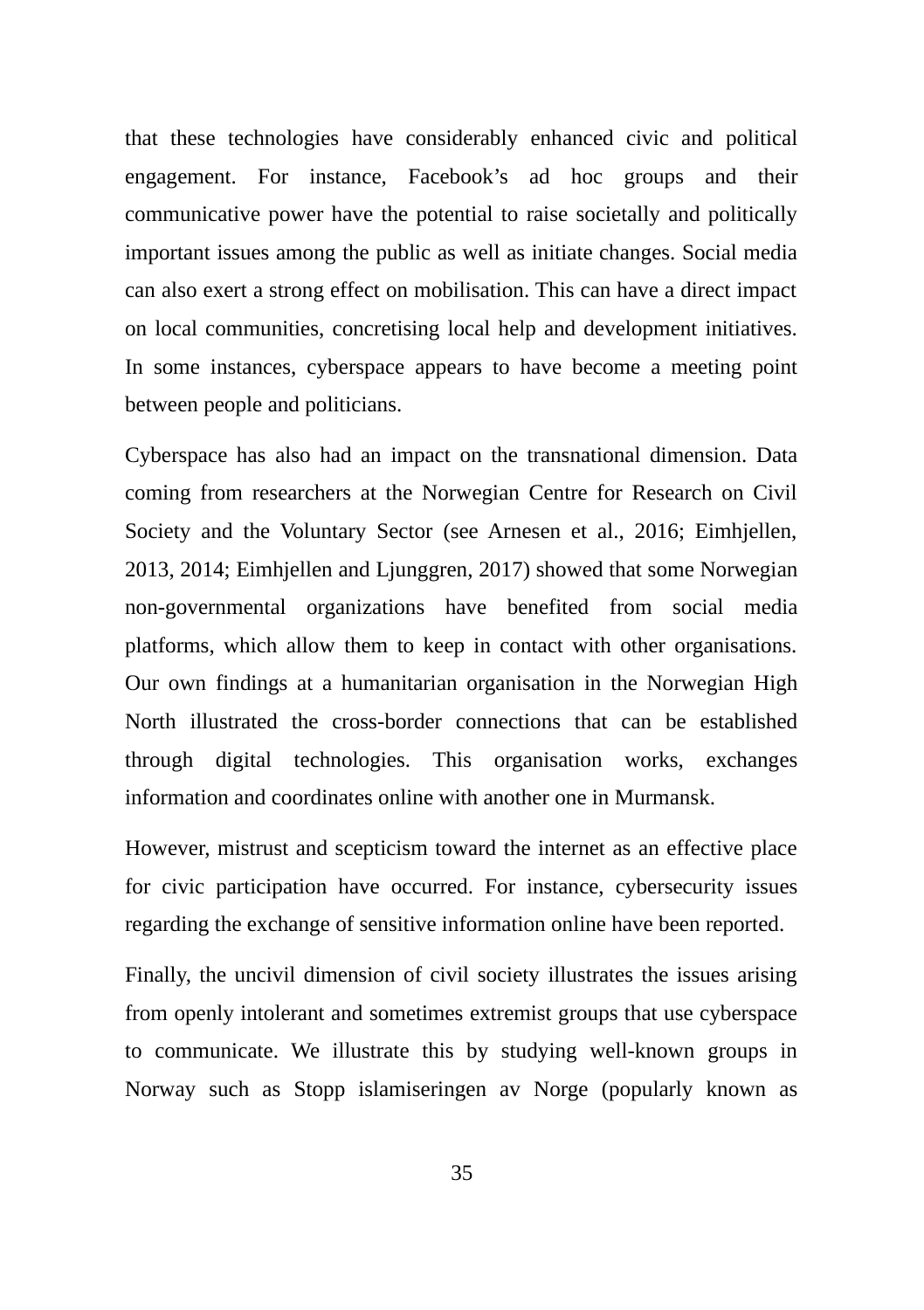SIAN), which has thousands of members who communicate with each other and share information through the web and Facebook. Additionally, cybercrime and malicious or criminal acts have occurred in cyberspace. As a result, the National Strategy for Information Security was implemented by Norwegian authorities.

The above notwithstanding, we conclude (somewhat surprisingly given the enthusiasm for cyberspace as an ultimate game changer) that while cyberspace has contributed to some seemingly significant changes in the characteristics of Norwegian civil society, it is more a question of basically instrumental qualities rather than intrinsic transformation of the society. Cyberspace itself has not democratised or undemocratised societies by changing the balance between different types of civil society activities or the basic characteristics of society–state relations.

# **3.3 Citizens' perceptions on digitalisation: Benefits and challenges**

The changes, enablers and constraints brought by ICTs and their effects on civil society can be better understood by approaching a combination of civil society organisations, individuals and local communities in the EHN. In this regard, a second study was designed with the aim to hear stakeholders' perspectives and opinions on the effects of digitalisation in the region on their interrelated everyday experiences.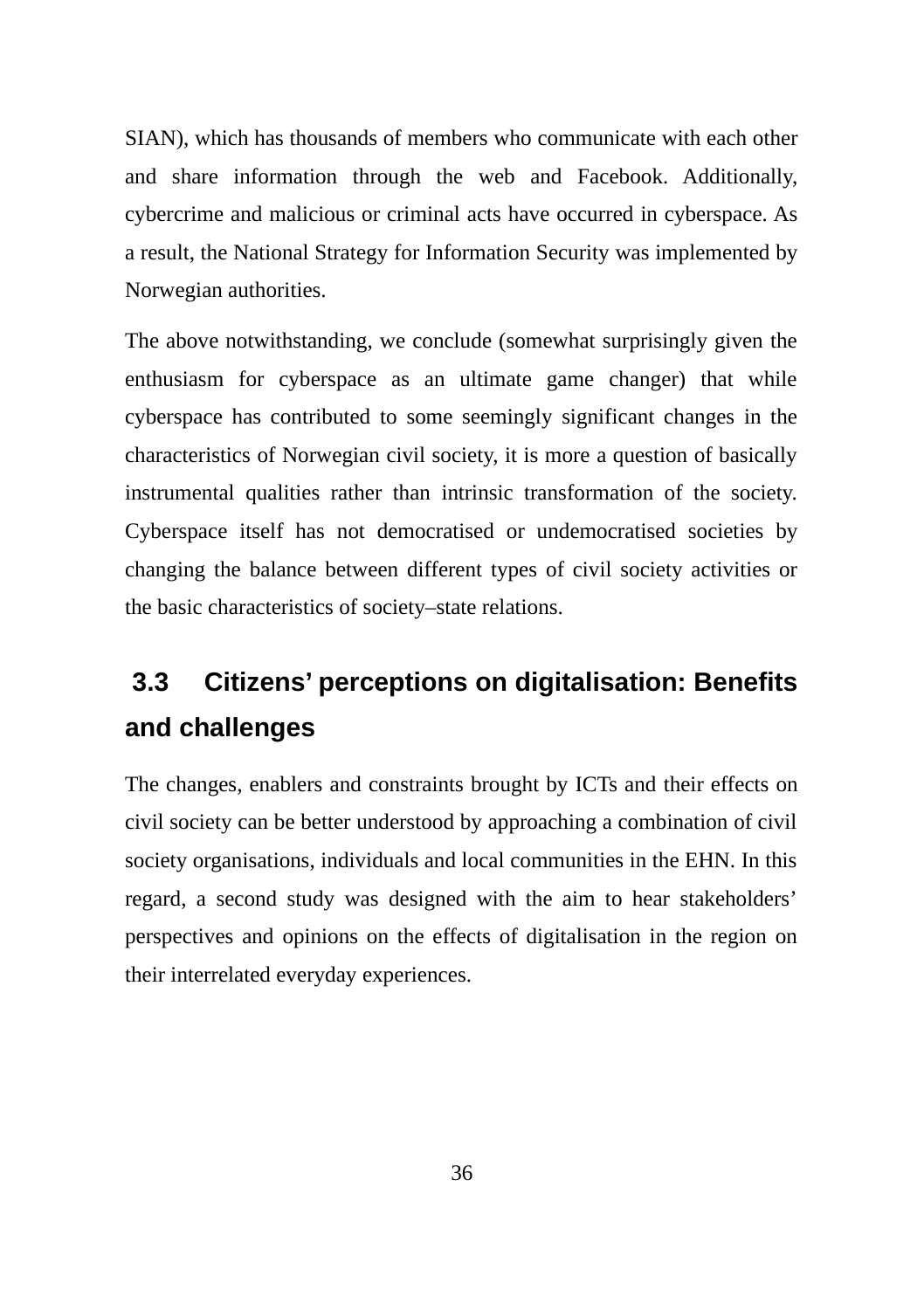#### **3.3.1 Methodological considerations**

The World Café methodology was applied. Also known as the Knowledge Café methodology, it consists of structured conversations taking place at different tables. The discussions took place in a comfortable local café in Tromsø. This atmosphere was chosen with the aim of helping participants relax and facilitating further discussions. The 12 participants were of different backgrounds and occupations and were recruited by previous familiarity and interest with the projects' scope, through social media and using snowball sampling. Among the participants were two local politicians and the director of an important company with a large presence in the three counties that comprise Northern Norway. Both genders were represented, and the participants' ages ranged from 23 to 60 years. Three table hosts were also present to moderate, guide, focus and balance the discussions. Their role was to ensure that everybody had a chance to speak, give their opinions and share their relevant personal experiences.

Prior to the discussion, the workshop goals and details were introduced and the ethical aspects covered. Six main themes emerged during the discussions. At the end of the sessions, the discussions were summarised.

The themes that were discussed were 1) use of ICTs in everyday life, 2) aspects of life transformed (or not) by ICTs; satisfaction, fears and desires regarding particular ICTs, 3) factors facilitating or hampering digital development and opinions on how to ensure the desired development and prevent counter-productive development, 4) fears, desires and wishes regarding digital and technological development, 5) individual power of influence on regional digital development, 6) digitalisation and the role of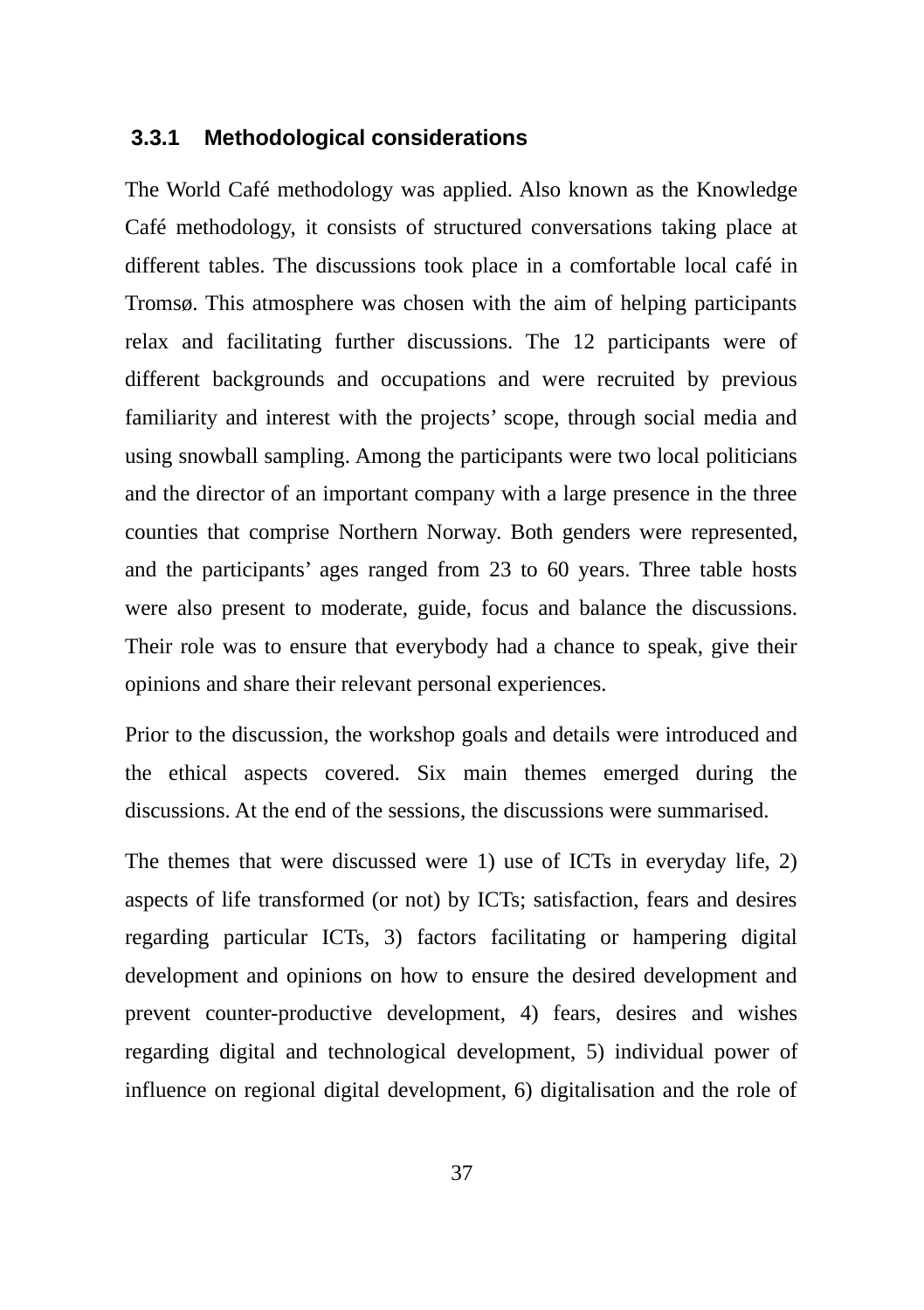the state, regional and local administration, companies, associations, communities and individuals in developing and maintaining security and trust.

#### **3.3.2 Preliminary results**

#### 3.3.2.1 Perspectives on ICTs and their everyday use

Participants were most satisfied with transport-related digital solutions. Tromsø can experience harsh climatological conditions. Temperatures can easily reach -11°C and feel like -16°C. Cold winds and heavy snow falls are also common. The regular traffic flow can be substantially affected due to heavy snowfalls or icy roads, which cause accidents and delays. The municipality's real-time application (app) showing timetables, routes, connections and delays due to climatological conditions was thus praised. Before this app appeared, users waited much longer at bus stops or missed bus connections. The possibility to purchase bus or flight tickets through an app and the municipal parking app were also appreciated.

Regarding ICTs, the use of e-mail, social media (predominantly Facebook, Instagram and Twitter) and diverse websites was part of everyday life. Only one participant said that they avoided social media. Facebook appeared to be an important means of socialisation and organisation of work or study events, facilitating local and global interaction.

ICTs used for inclusive purposes and in the educational system were regarded as positive. Digital health services, such as health applications that allow online communication between patients and medical personnel, were seen as positive by some. However, the fact that these apps and online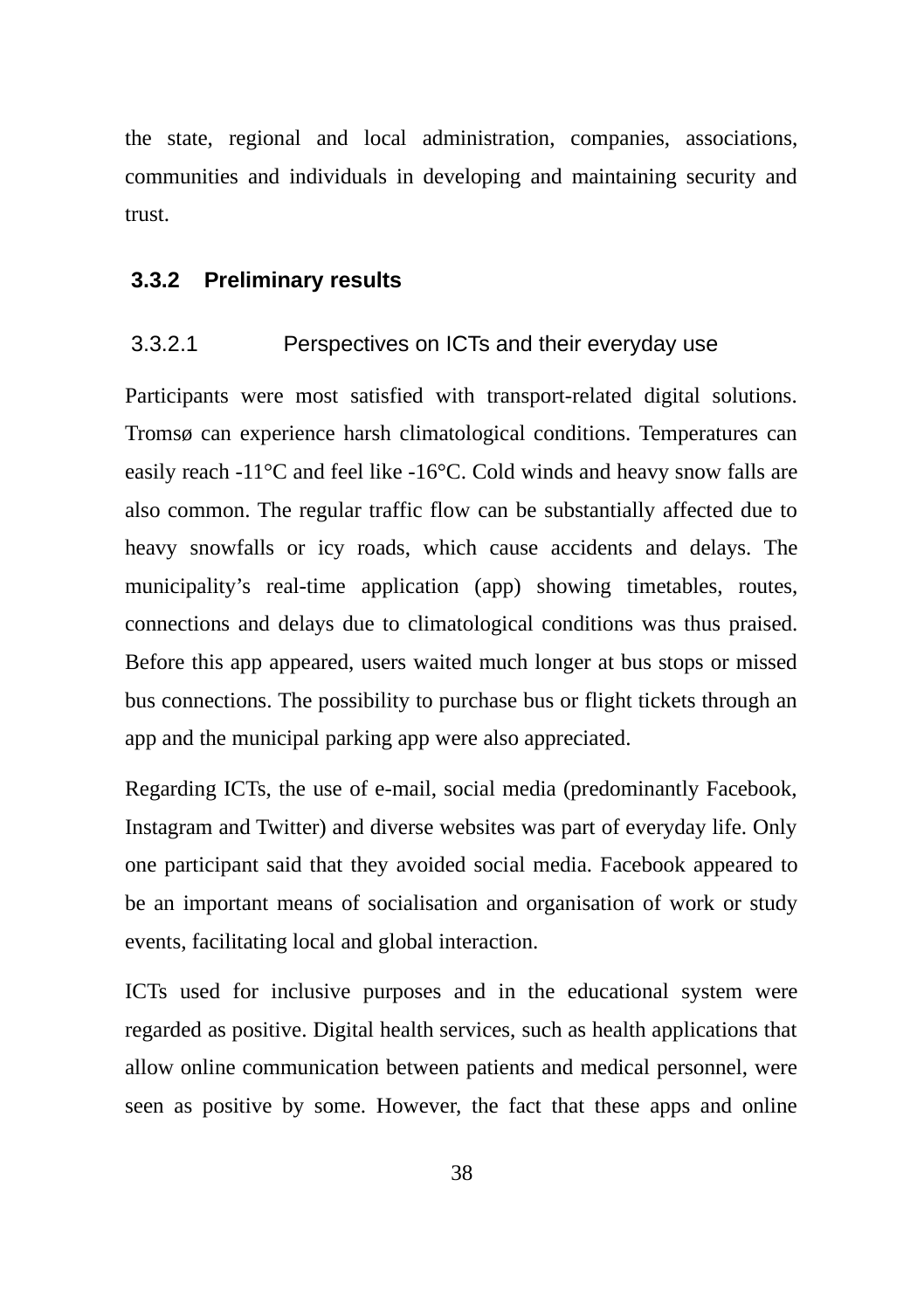patient journals keep track of the patients' medical history, concerns and communications was considered to be a risk and possible security threat. Financially, banking and financial transactions done digitally were perceived as beneficial because they increase efficiency and productivity.

Regarding digital services needed, better design tools for architects and designers were requested along with (gender-based) applications focusing on the security of women and apps to report on improvements needed in the city, particularly in relation to lighting. Online shopping opportunities were also valued. However, participants highlighted the need to reduce consumption and further sustainability. Software applications focusing on a sustainable lifestyle and guiding users towards plastic-free or ethically produced items were also requested.

# 3.3.2.2 Aspects of life transformed by ICTs: Satisfaction, fears, wishes and resistance regarding digital development

Parenting, family life, level and quality of social interaction, education, democracy and social and political spheres were identified as areas significantly transformed by ICTs. Moreover, the way in which we communicate has been transformed, as traditional time and place constraints have been removed, allowing for transnationalism. Regarding fears, the inability to sort out real news from fake news, propaganda and political and social manipulation through the internet and social media were regarded as concerning.

It was expressed that cyberspace had a positive effect on social interaction and social capital. This was illustrated by the experiences of participants who joined online groups. These groups (for example, those with social and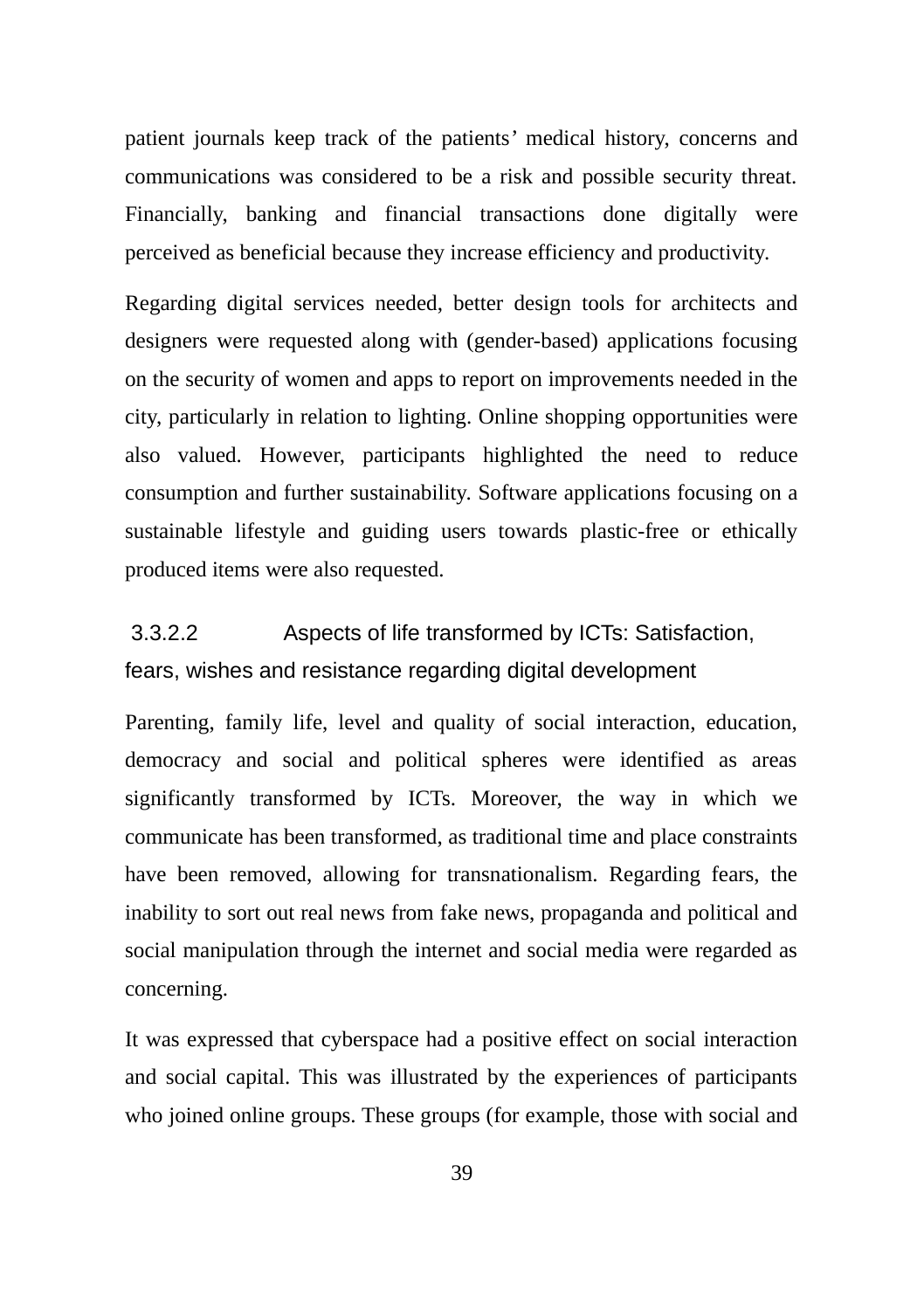humanitarian causes, political groups and hobby groups) connected people with similar interests and goals, sometimes leading to offline meetings.

However, many reported a perceived reduction in social contact or interaction (such as fewer in-person meetings and lectures as well as fewer workers at banks, libraries, supermarkets and stores due to being replaced by automatised digital cashiers, chat bots and online assistants) due to ICTs. Some participants expressed the desire to avoid a future with decreased human contact.

Participants also pointed out that digitalisation has transformed the dynamic between students and teachers, as students could rely on a vast array of online material and depend less on lessons at the university. Satisfaction was also expressed regarding the amount of knowledge one can acquire online, such as practical skills or formal knowledge in a particular field or subject. The ability to research health issues and diseases and the possibility to share information online or communicate with others experiencing similar conditions was seen as a positive development.

Other major concerns were related to cyberspace being used as an arena for bullying and exclusion. Cybercrime, the hacking of smartphones and a potential 'surveillance nightmare' or totalitarian technological surveillance were feared. Participants wished to avoid a future were all personal information is under the control of the government and private companies.

At the personal level, the desire to preserve anonymity and privacy was expressed. Some participants noted that in modern society, children are exposed to society even before birth, with ultrasound pictures posted on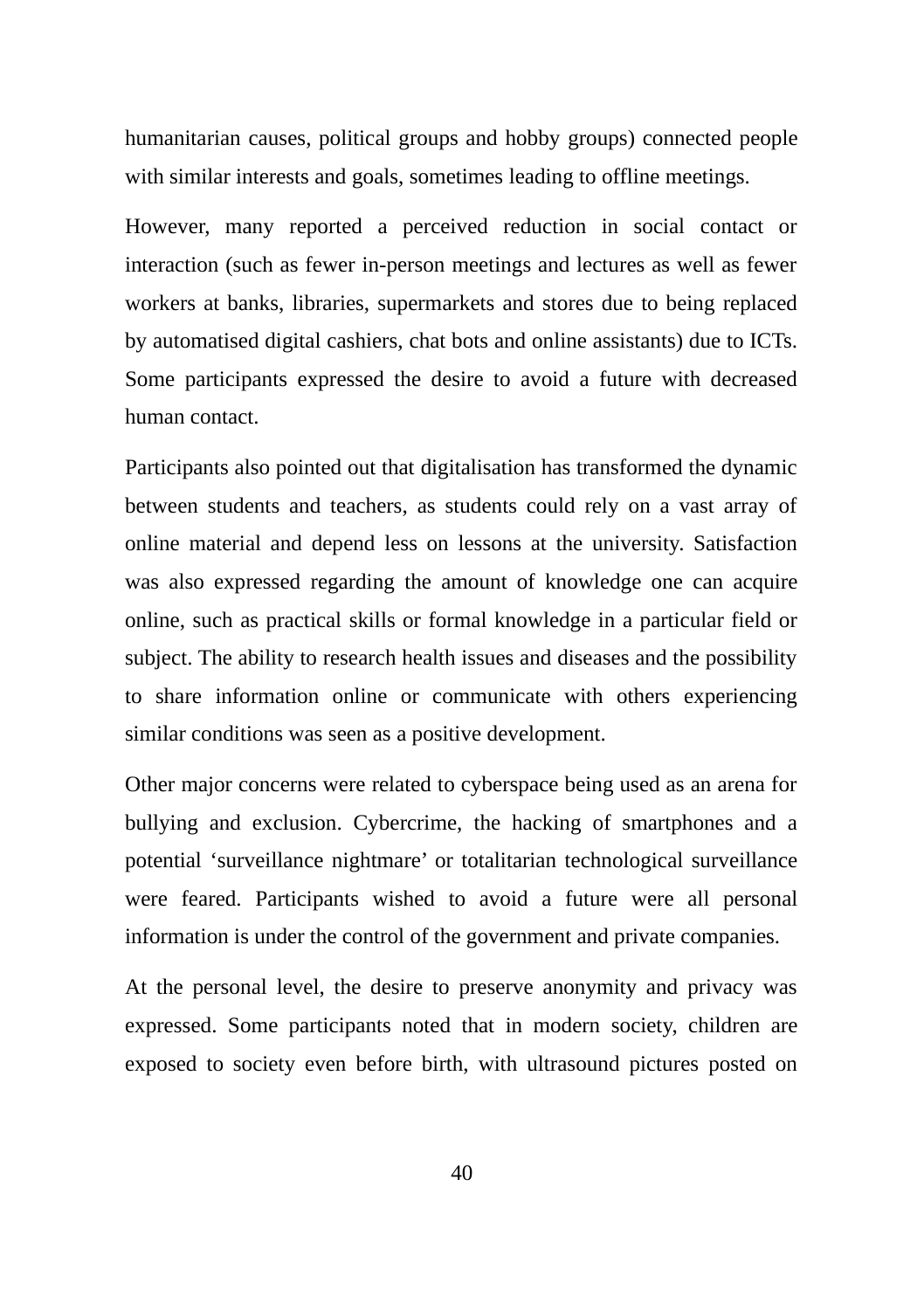social media. Additionally, some participants saw as more negative than positive that children these days are tracked through smart devices.

### 3.3.2.3 Digital development

Participants found cyber insecurity to be the biggest factor impeding positive digital development. The use of digital health services (for example, patient journals), digital post services, financial scams and use and storage of personal information by websites were seen as potential threats to information security. Other related counterproductive factors were the negative effects of ICTs on democracy due to manipulation of information and the spreading of fake news.

According to some participants, measurements to prevent negative digital development should involve actors such as the local government and public libraries. Both institutions could provide more information and a space for discussion among the city's inhabitants on how to mitigate cyber insecurity and its societal effects.

Factors identified as hindrances to a balanced digital development were online phenomena such as harassment, hate speech, racism, extremism, xenophobia and bullying. The creation of large networks linked to child abuse, pornography and human trafficking was also seen as a negative aspect of ICTs. Actions taken by the police to monitor, prevent and stop such phenomena were thus deemed important.

Additionally, the digital divide and exclusion, particularly of elders and minorities, were seen as hindrances. It was noted that technology has a tendency to overlook or exclude minorities in society. Consequently, digital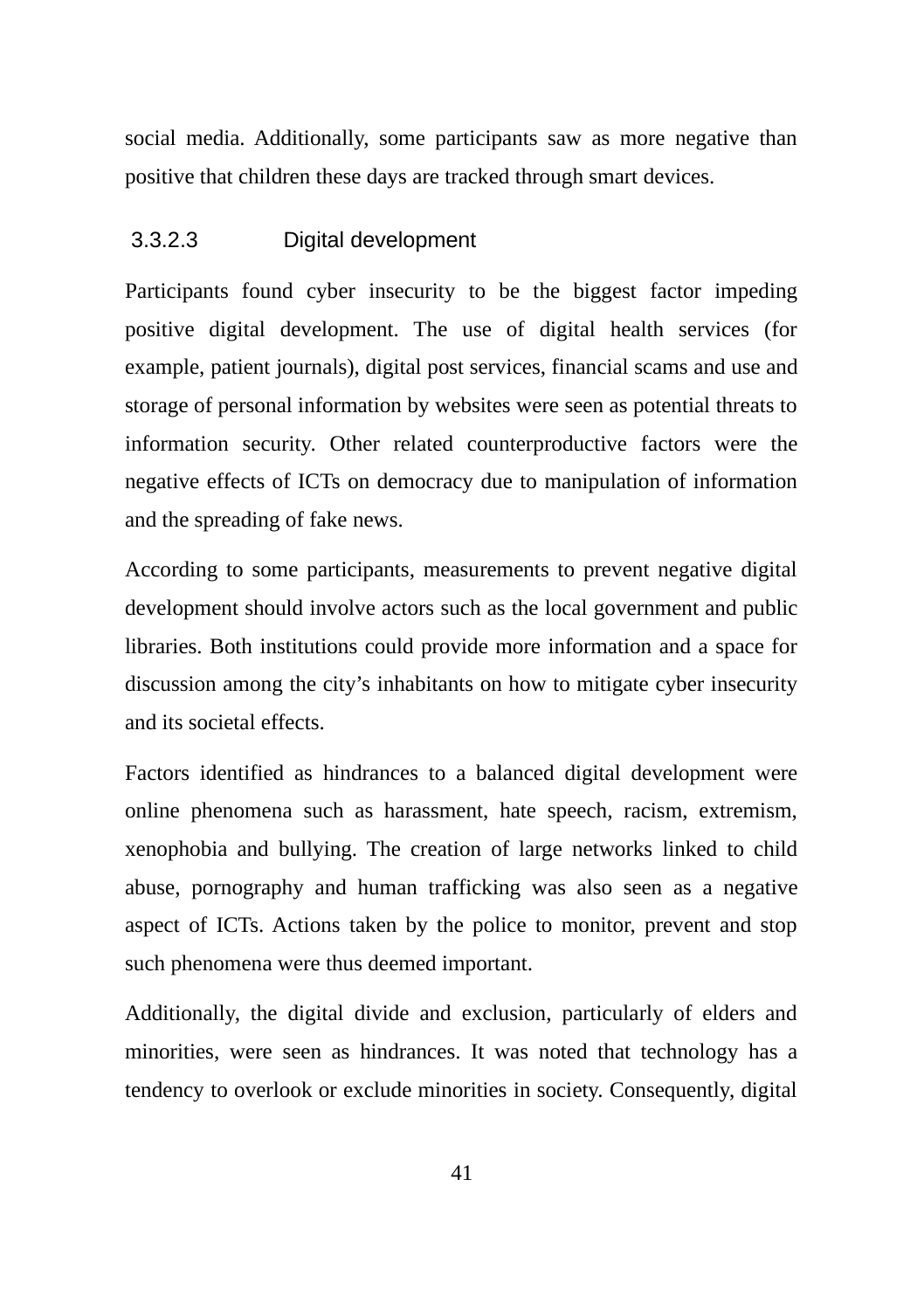technologies are not created to meet their needs. Some participants also argued that ICTs can reinforce class differences in society, pointing to differences between the people who produce or own the rights to diverse ICTs, those who pay for them and those who have the adequate knowledge to use them.

It was also stressed that despite the advantages offered by the digitalisation of societal services, direct physical, cognitive or mental stimulation and a greater engagement with an individual's surroundings have been substantially hampered. Participants also acknowledged a lack of focus and increasing disruptions, which occurred when participants became distracted by the internet and social media while performing specific tasks at work, home or university.

A main concern for many participants was that digitalisation may be driven by economic interests and thus not always focus on the best interests of the people. Some statements that illustrated this were: 'the technological development is enormously driven…[by] commercial and economic interests' and 'it is not technology that adapts to our needs. It is us who adapt to the technological solutions that come along'.

Participants also discussed whether telemedicine services in Northern Norway are mainly driven by economics (focused on saving money and resources) and not to the best interests of the patient. One positive aspect of telemedicine was that health services could be provided to populations living in more remote areas.

42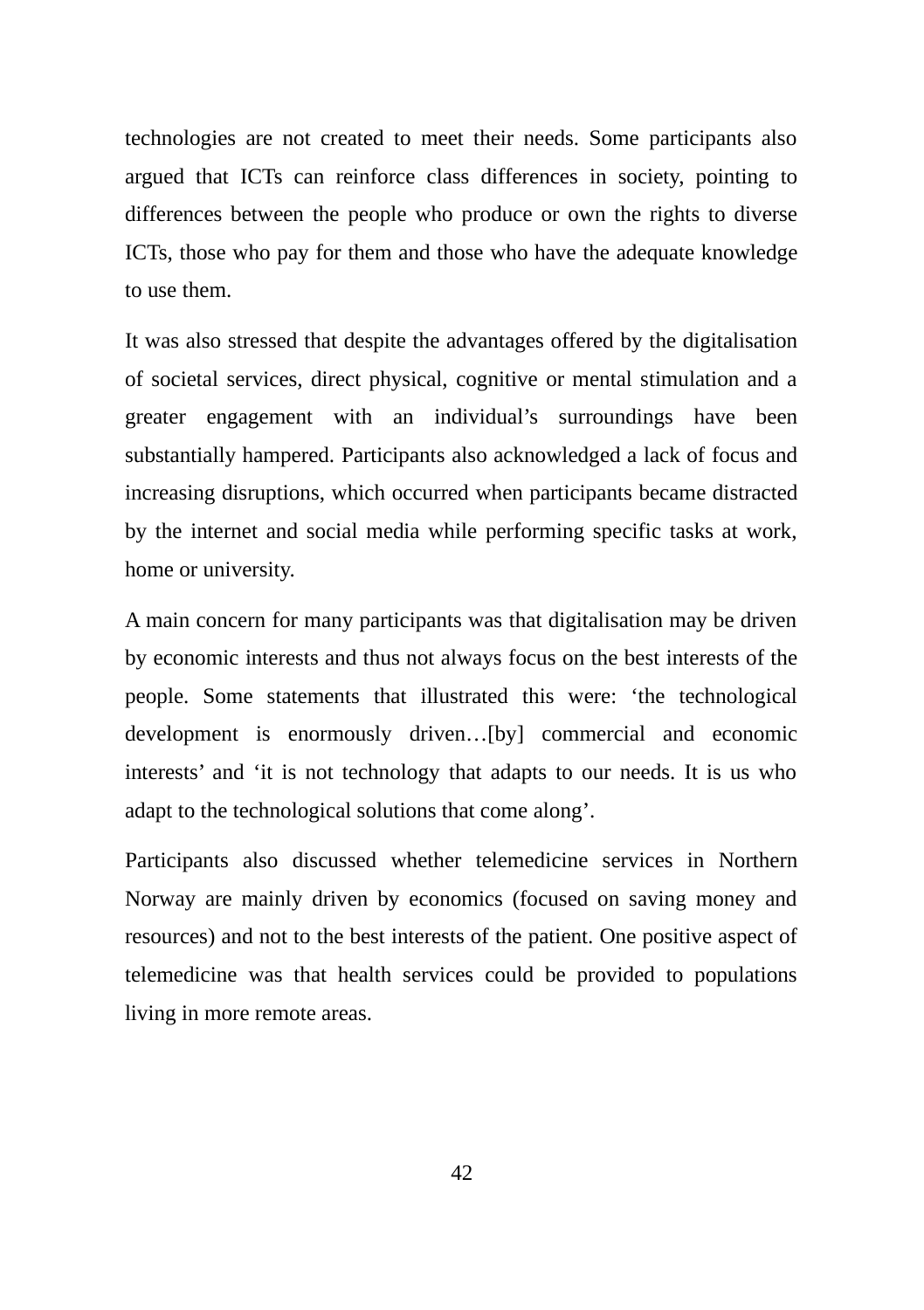It was also noted by participants that attended so-called 'smart city' conferences in Norway and abroad, that these conferences often ended in companies trying to promote and sell their services or technologies.

Participants negatively viewed companies' practice of collecting user data to target potential buyers through custom-made advertisements, predict purchase patterns or influence customers. The development of eye-tracking technology and filming to analyse users' preferences was also seen as controversial. Equally, the imposition of smart electricity meters in Norway was perceived as a potential danger. These meters report when a person is at home as well as patterns connected to household activities.

Surveillance was perceived as a counter-productive factor for desirable ICT developments. Although video cameras connected to the internet can often be used for security, participants were concerned that widespread surveillance can lead to the loss of privacy and freedom as well as increased societal control.

Additionally, it was suggested that for positive development to take place, state-based research should be conducted before acquiring new technologies. Likewise, personal awareness, discussions and reflection on the downsides and benefits of ICTs were viewed as necessary. It was proposed that to facilitate positive development, the state and municipality should have a clear overview of the needs, goals and wishes of the city and its inhabitants. After this is done, the government can begin outlining the pathway needed to bring about this technology. In relation to this, female participants felt that new technologies should include gender perspectives. This may increase security for women and other vulnerable groups.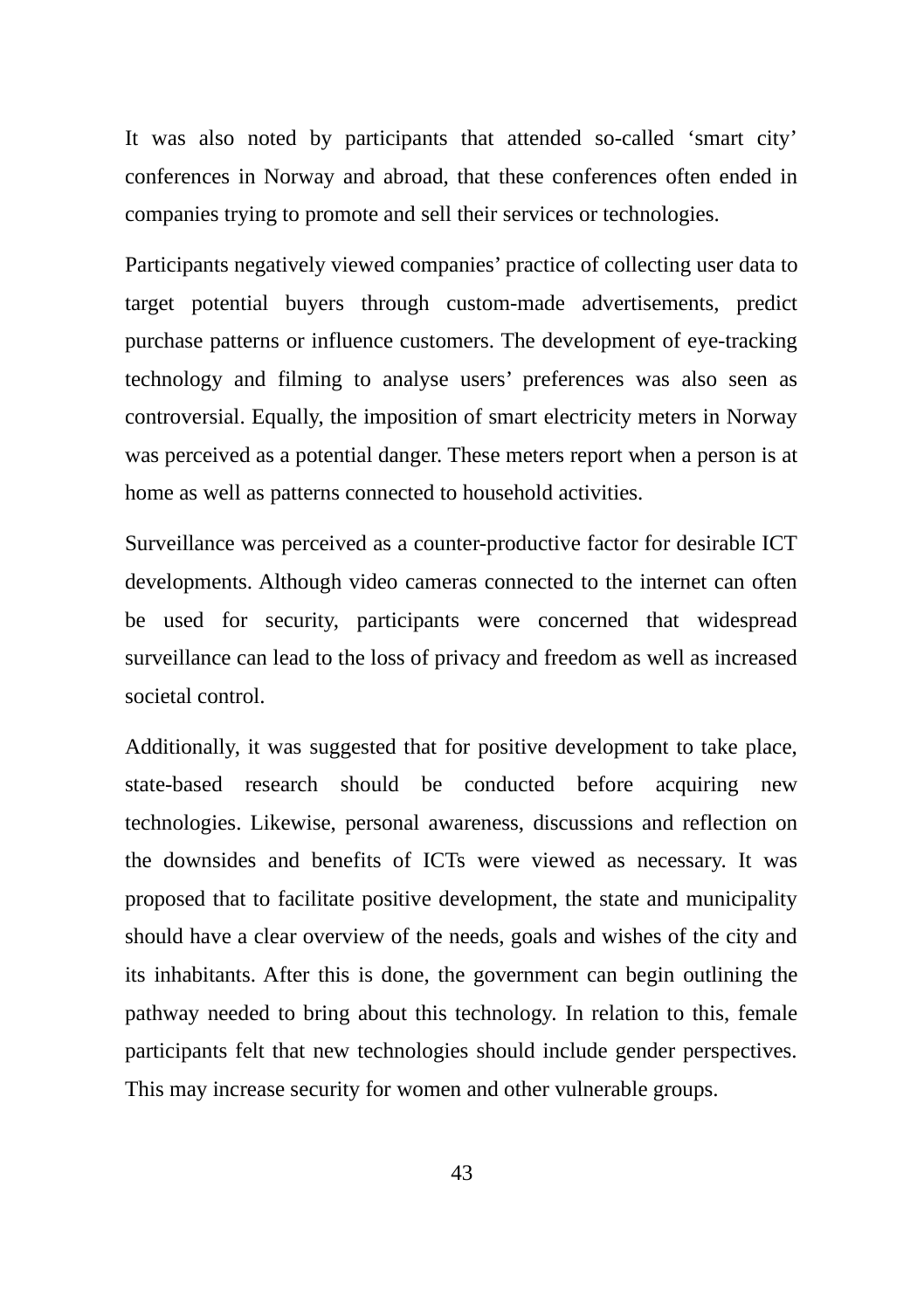#### 3.3.2.4 Fears and desires regarding digital development

Common fears regarding digital development included an increasing digital divide, particularly for elders. A participant illustrated this issue by mentioning that several elders visit the Norwegian Labour and Welfare Administration to request assistance submitting online forms now that traditional paperwork is no longer an option.

Some participants agreed that despite fears and perceptions that digital development is purely economically oriented, the digitalisation of societal services saves time and resources in the long term. One concern was that patients who still wished to have in-person consultations might only have the choice of online consultations, as the number of health care providers has been drastically reduced. This may be counterproductive to the treatment of conditions such as depression.

Participants requested ICTs to track and prevent criminal behaviour, especially against women and children. Participants also commented on the terrorist attack in Norway by Anders Breivik, which resulted in the death of 77 people. It is known that Breivik connected with others with similar radical views online and received their support and encouragement. In Norway, operations such as the one known as 'Dark Room' serve men who plan to rape children and share online materials of them being abused. For some participants, these examples illustrated that cyberspace can be an arena for criminal associations.

Other desires included online apps that provide information about cultural events and local history and places. Moreover, there was a desire for the establishment of a local committee on ICTs and digital development. A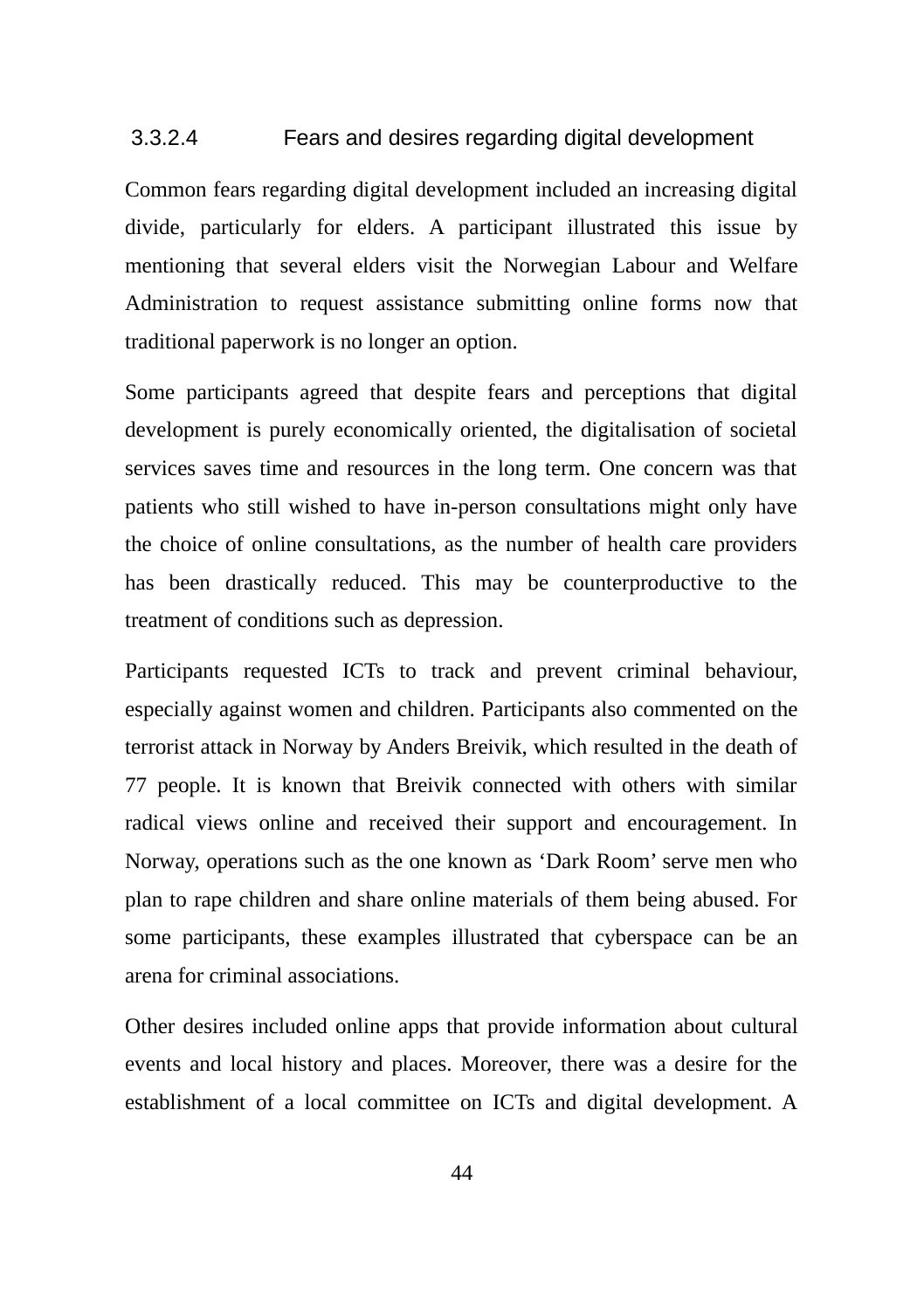participant noted that in the Tromsø municipality, there are permanent committees for urban development, the private sector or industries, sports and the educational sector, among others. However, he stressed that the local political organisation lacks and needs a committee that will work towards positive digital development involving citizens.

# 3.3.2.5 Individual power of influence on (regional) digital development

Most participants expressed that in order to have some influence on the course of regional digital development, it is necessary to first contact the municipality and politicians. Similarly, they acknowledged that cyberspace per se cannot be completely controlled or constricted to local rules.

One participant (a politician) said that at the political level, citizens can influence regional digital development by actively participating in political meetings and discussions at the local and national levels. Institutions ensuring personal information security, such as the Norwegian Data Protection Authority, have resulted from discussions at the civil society and political levels.

The power civil society has to influence local development through social media and online groups was also highlighted. To illustrate this, concrete examples were given, such as online campaigns with high local engagement. These campaigns and online events later led to considerably large offline demonstrations and meetings. For example, the preservation of the Alfheim public swimming pool and building, the pride parade and activities related to LGBTQ rights and the Me Too movement have influenced decision makers.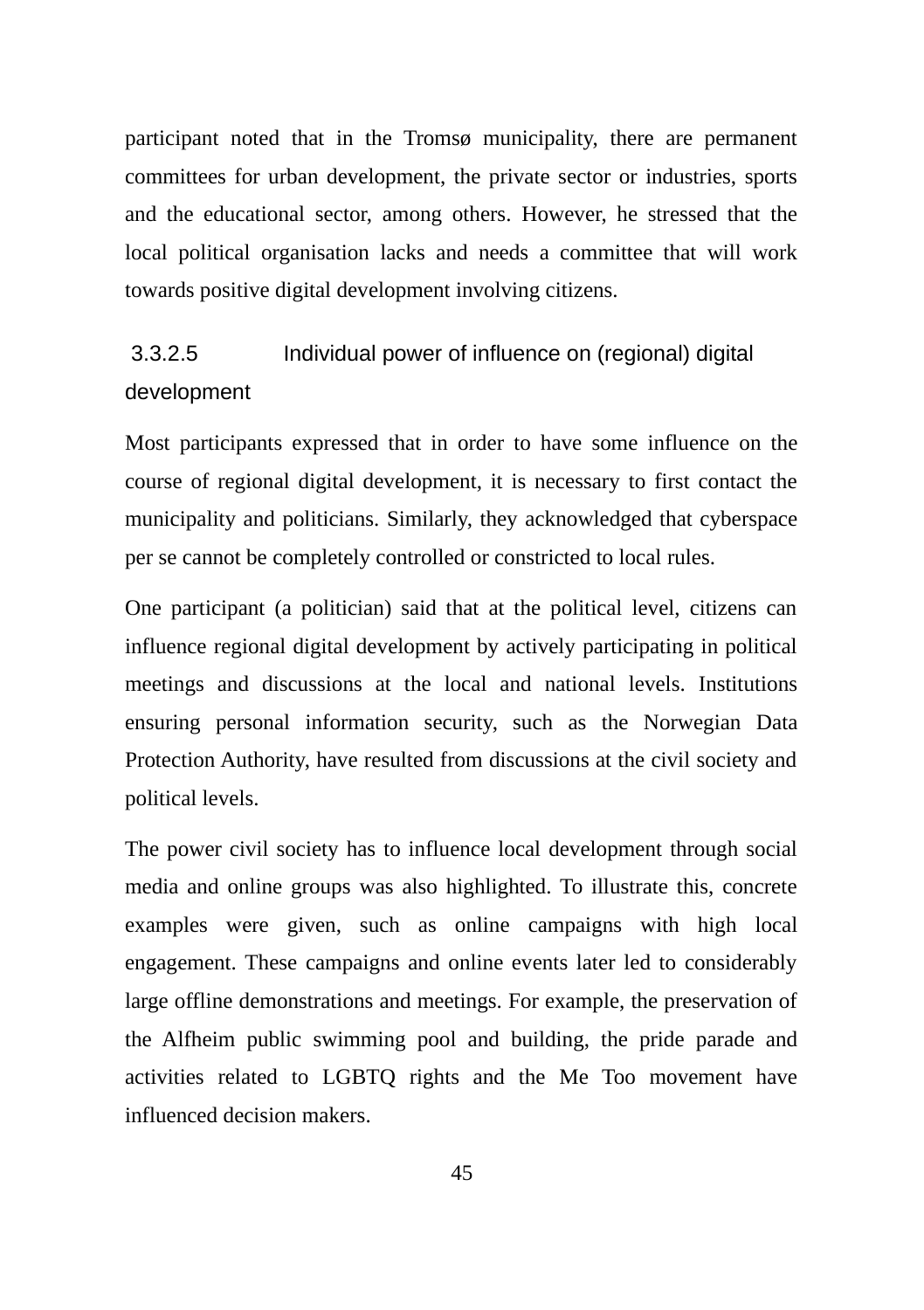However, it was noted that online participation does not always lead to offline meetings and active democratic participation. The Tromsø-based online group called No to Road Tolls had about 11,500 online members and followers. However, only 20 people showed up to a demonstration in front of the municipality.

Some participants further argued that digital development influences people and not the other way around. Others added that such development happens regardless of the local population's wishes.

#### 3.3.2.6 Cybersecurity, security and trust

More than half of the participants felt that individuals were responsible for learning how to use ICTs carefully so as to maintain security. It was stressed that a person must have awareness of the risks present in cyberspace. Participants regarded Facebook as an unsafe platform, commenting on hacked accounts and the amount of user information that the site stores and sells. Particularly, the events linked to Cambridge Analytica their social and political consequences were mentioned.

Participants felt that it was the responsibility of the government and local and regional authorities to provide information and training to citizens to improve their digital security. This could be imparted through public or private classes at workplaces or organizations. The Swedish government takes this responsibility seriously, and it mailed letters to citizens discussing issues concerning societal security and vulnerabilities, resilience and cyber(in)security.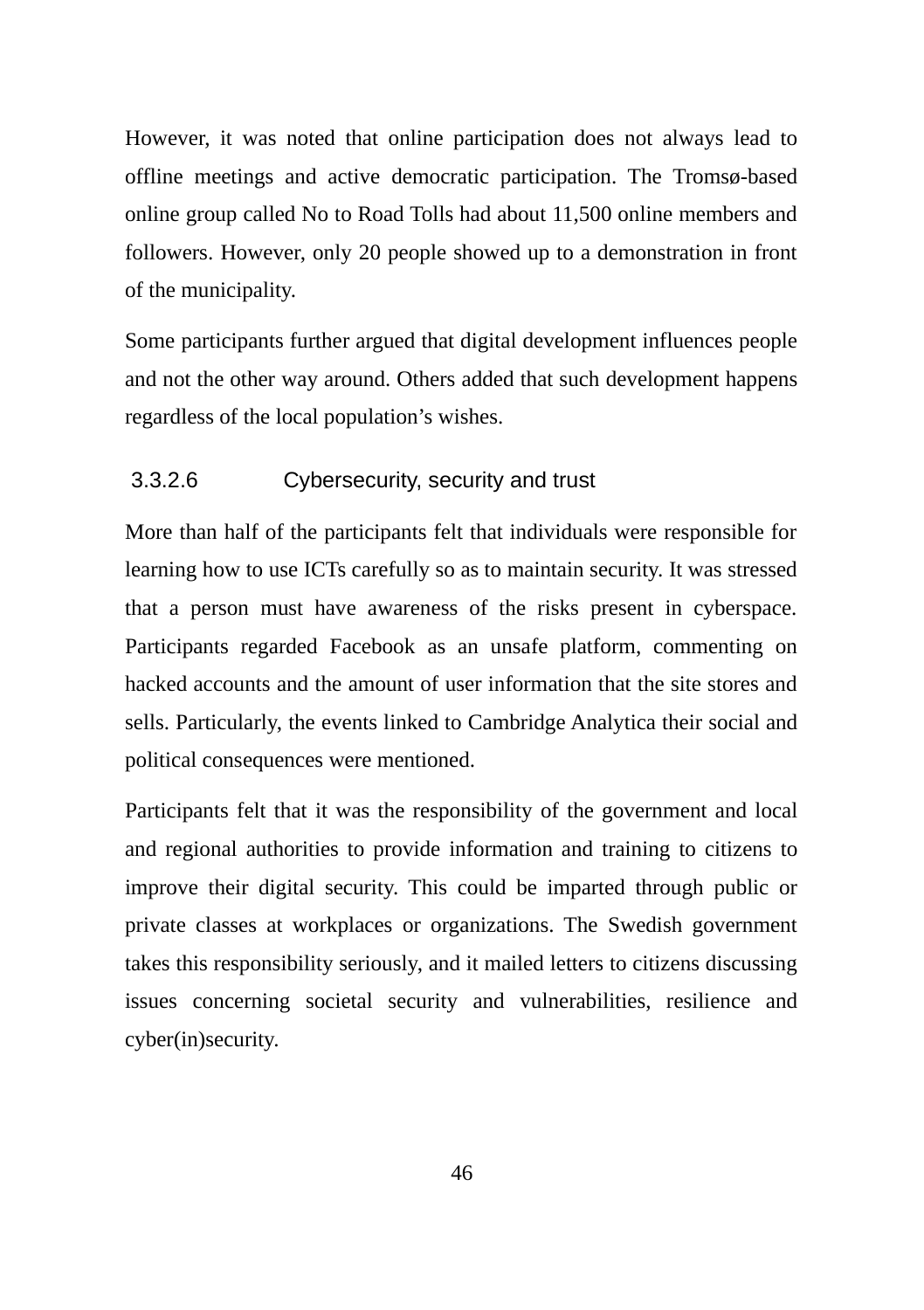Two participants emphasised that the private sector has the responsibility to safeguard people's information. One added that companies operating in Norway should assume greater responsibility than they currently do regarding the client information that they collect and keep.

In light of the changes brought by digitalisation, it was argued that the state has an important role in guarding the personal data of citizens and their safety. For example, according to one participant:

It is the state that must keep us safe. If it cannot keep us safe, then it is the same not to have it. This is the actual reason for what I pay taxes for…because they have a national security authority, and organisations such as the Norwegian Data Protection Authority. They [the government] have resources that are used to create order and implement the legislation and that can provide guidelines at all levels and for private companies in Norway.

Finally, to enhance trust, it was suggested that the integration or widespread use of digital solutions that render more effective and cost-efficient services was positive but not enough. Respondents felt that it was also necessary to involve the city's inhabitants and hear about their needs and wishes.

# **3.4 Digital development in small communities and organizations in northern Norway: a case study from the Lofoten islands.**

We were interested in contributing to deepen the current understanding of the perceived impact digitalisation has had in civil society organizations located within small communities, and how these communities and their civil society organizations experience such changes.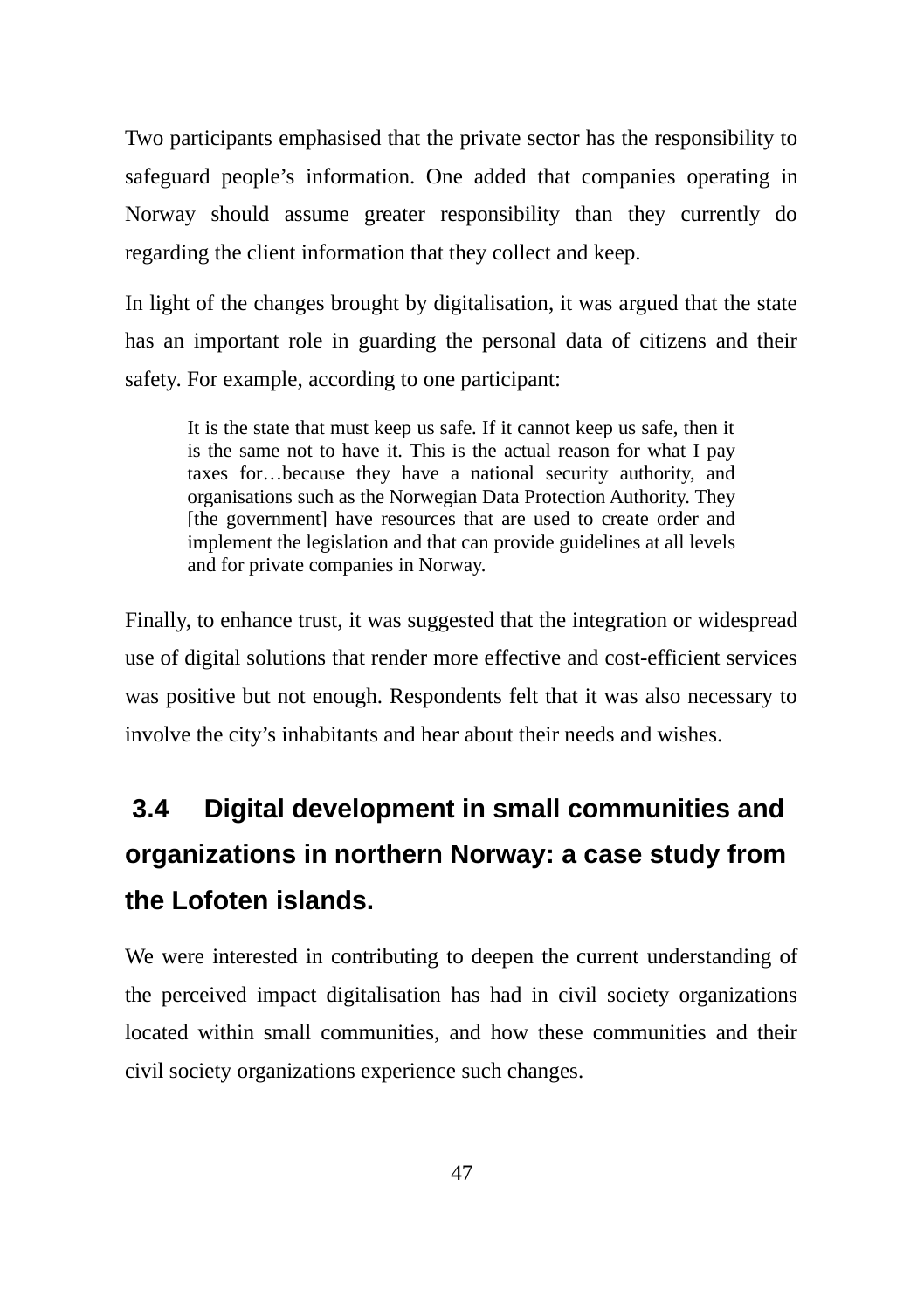For our study, we chose the Lofoten archipelago, considered one of the world's northernmost populated regions, located in the Arctic Circle and belonging to the county of Nordland, Norway. Nature-wise, the islands are known for their beauty and dramatic mountains and peaks. Fieldwork took place in Svolvær and in the villages and towns of Kabelvåg, Henningsvær and Leknes. During fieldwork visits carried in the spring of 2018 and the autumn of 2019, eight formal interviews were conducted and two small semi-structured 'citizen cafés' took place, as well as formal and informal conversations with local inhabitants.

The voluntary organizations that were formally interviewed include humanitarian organizations, political organizations, nature or environmental protection organizations, hobby organizations and an organization coordinating volunteering work in the region. Some preliminary observations from the field are presented below, as beneficial and constraining effects brought by the digital development in the area.

Enablements brought by digitalisation, according to citizens and organizations participating in the study include: a) search and rescue operations partially benefited upon the implementation of digital services b) ability to easily connect with other organizations, individuals and communities despite remoteness or vast geographical distances, c) local organizations gained increased support nationally and internationally to promote their environmental and political agendas, c) greater educational opportunities were facilitated by online education, d) efficiency and cost reduction at organizations was enhanced, e) the local economy benefited due to increasing tourism and higher demand of Airbnb accommodations and local services, f) communication with local authorities was enhanced.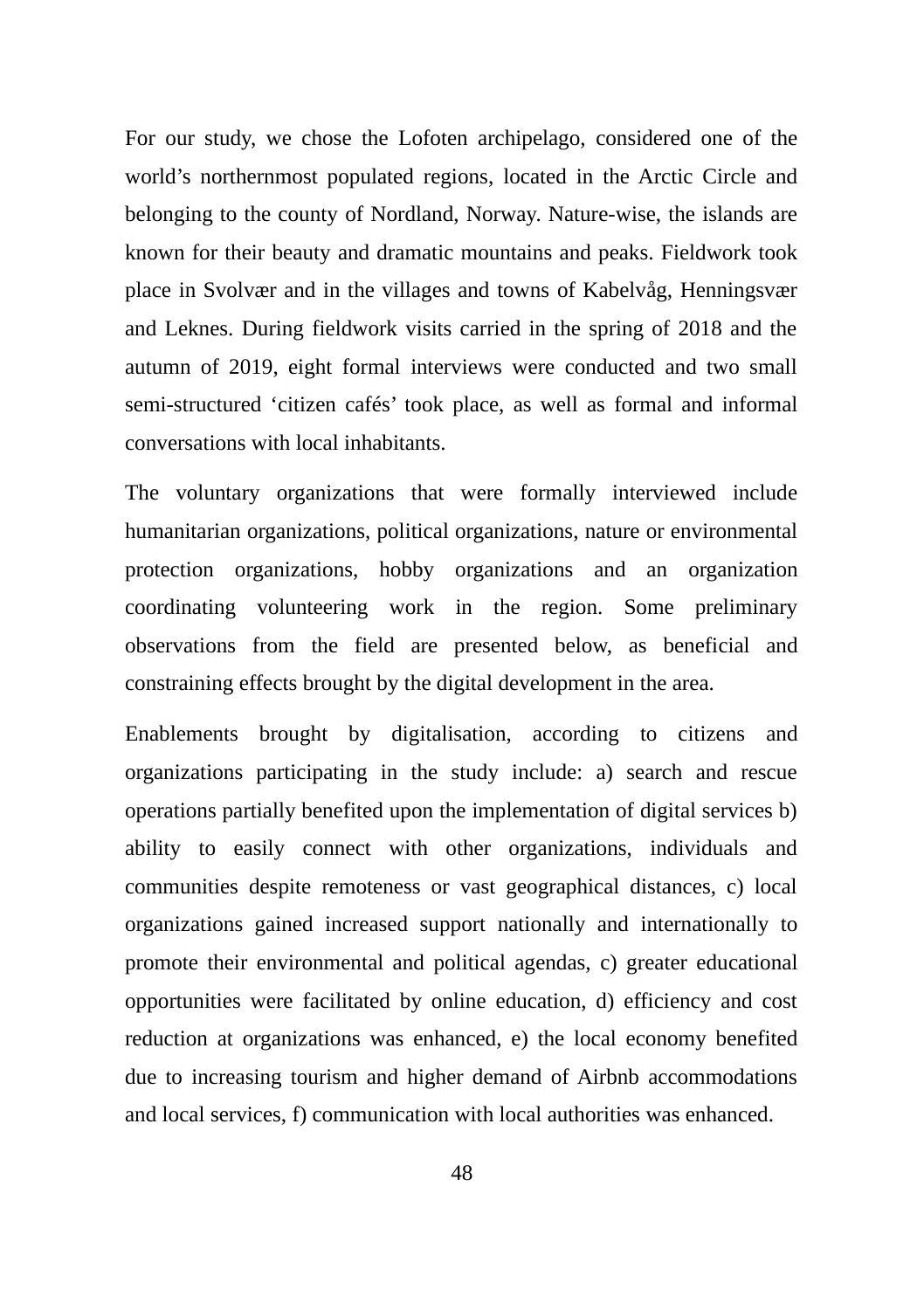Main constraints identified by citizens and organizations include: a) Increased tourism in the Lofoten archipelago, as a result of Instagram and Facebook posts, has caused that important natural areas are damaged or affected by littering, b) death and accidents in the local mountains were reported to be linked to tourists' search for the 'perfect selfie' or picture c) search and rescue operations in the mountains and high peaks have increased due to a greater flow of tourists, d) cyber-hate, surveillance and everyday cyber-(in) security issues were reported by organizations and citizens, e) a great number of services have been completely digitalized, some of them against the wishes of individuals (physical banks have disappeared, ATMs, fewer postal service points present, etc.), f) a sector taking part in the local economy was affected, such as the hotel branch and small businesses, as Airbnb and online shopping are on high demand.

Among the changes brought by digitalisation, it is particular to the area that, in the perception of many participants, tourism was greatly enhanced by social media. Pictures and posts shared in Instagram and Facebook, highlighting the exotic and beautiful nature in the Lofoten islands, were seen as a main factor that caused more tourists to visit the area. As reported by individuals, local help groups and search and rescue organizations, this resulted in damage to the natural landscape and littering and contamination.

These and other listed empirical findings, to be explored in-depth in our coming article, throw light on the positive, negative and challenging sides of digitalisation, experienced by citizens and civil society organizations embedded in small communities.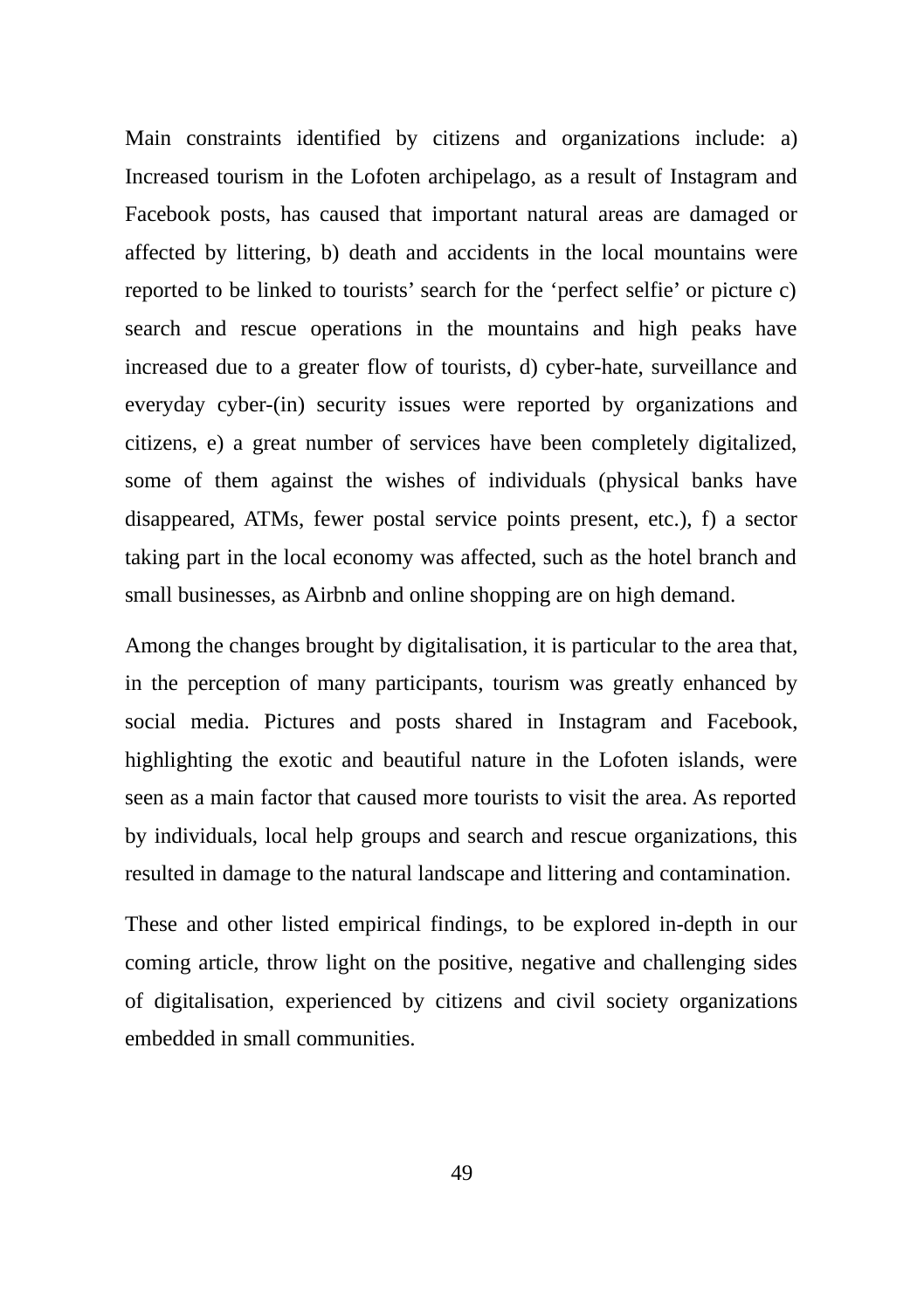# **3.5 Preliminary conclusions**

We believe that our research may be used as a starting point to illustrate and analyse some of the changes that civil society in the Norwegian High North has experienced due to the use, development and integration of ICTs. The implications of such changes may then be regionally compared and analysed. By shedding light on the constraints and benefits that cyberspace and ICTs have had on individuals, communities and organisations, further recommendations can be provided as to how to mitigate the negative effects and enhance the positive ones.

For instance, due to the digitalisation of services, citizens and organised civil society may become particularly vulnerable in instances of internet and ICT service disruptions. This is particularly true if there is limited technical resiliency and a lack of alternative ways to continue to operate and benefit from these services. It should also be noted that issues connected to privacy or data protection, cybercrime and increased societal vulnerability occur more frequently today. Thus, we hope our research can suggest ways to mitigate or prevent unwanted consequences that may hinder civil society in Northern Norway.

Our findings show that cyberspace has not profoundly changed society in terms of the relative power that one type of civil society can have over another. Digitalisation itself has neither democratized nor undemocratized societies (including the Norwegian society) by changing the balance between different types of civil society modes or altering the essential characteristics of society-state relations. Our results do not adhere to the idea of giving cyberspace the status of 'agency' in its own right.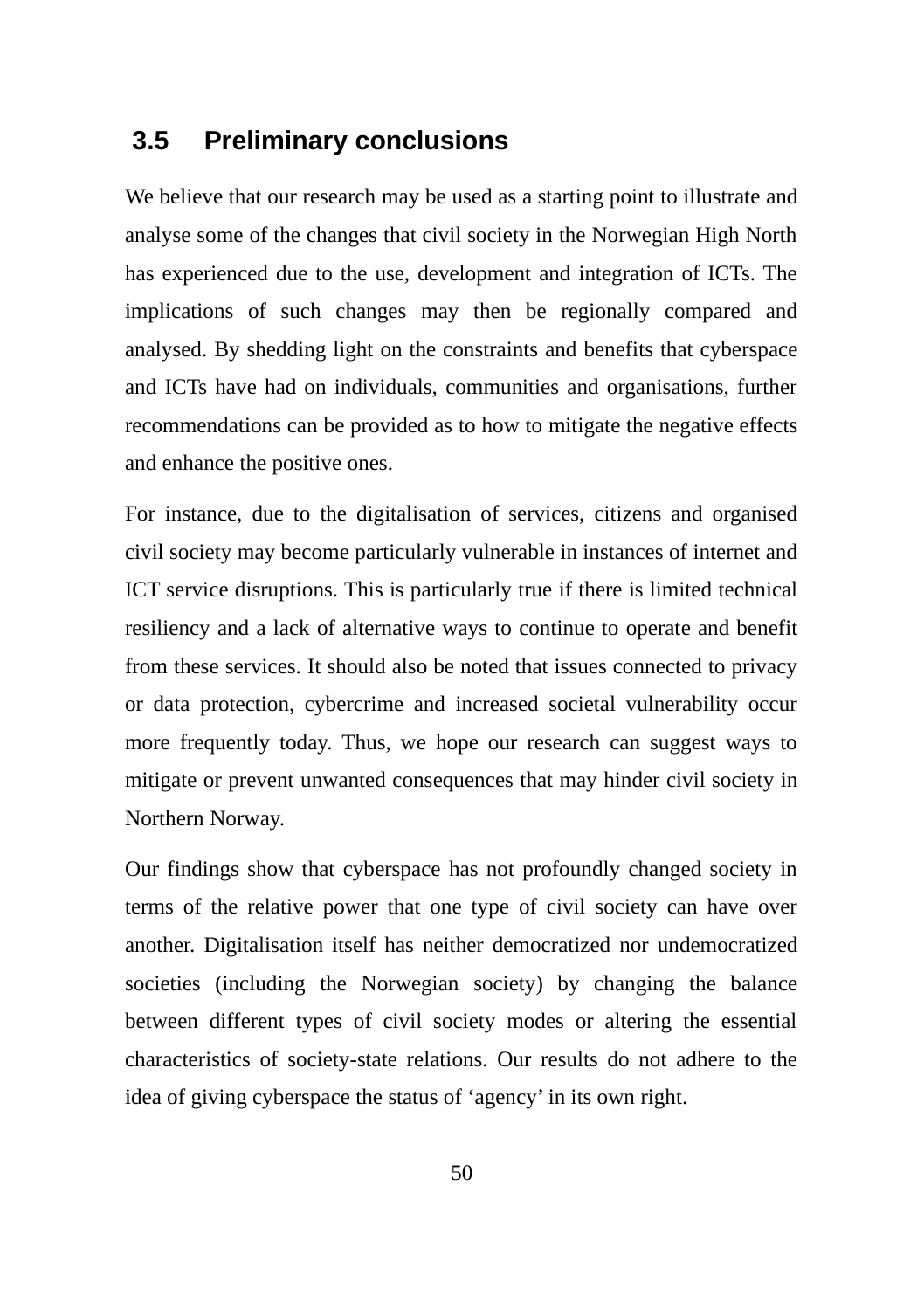Digitalisation appears, however, to have had a transformative, generally positive impact in the way communication happens between local communities and civil society organizations in northern Norway. Geographical distances were much less constraining when instant communication and coordination in cyberspace happened, also influencing the transnational level as well as communication with local authorities. Similarly, the rendering of different services (now digital) and their effectivity was seen as positive.

Another preliminary finding strongly suggests that the digital development, despite being praised by some for bringing increased effectivity in services and cost-reduction, has constraining effects. As expressed by several civil society organizations and citizens in Tromsø Lofoten, local communities appear, to some extent, to have been significantly and negatively impacted by the digital development. These findings may suggest the need for new strategies to cope with this kind of unwanted development.

At the citizen level, some of our findings point out that citizens experience enhanced, everyday cyber insecurity and wish for more effective ways to reduce or prevent them. Combined efforts from citizens, local and national authorities have been suggested by citizens and local authorities themselves to safeguard their personal data and to prevent fake news or other possible adverse effects on democracy.

By closely working and interacting with local civil society organisations and individuals, our work has sought to integrate local perspectives into the analysis of digital developments in the EHN. Building on our previous data and the proposed framework of analysis, our work will be expanded and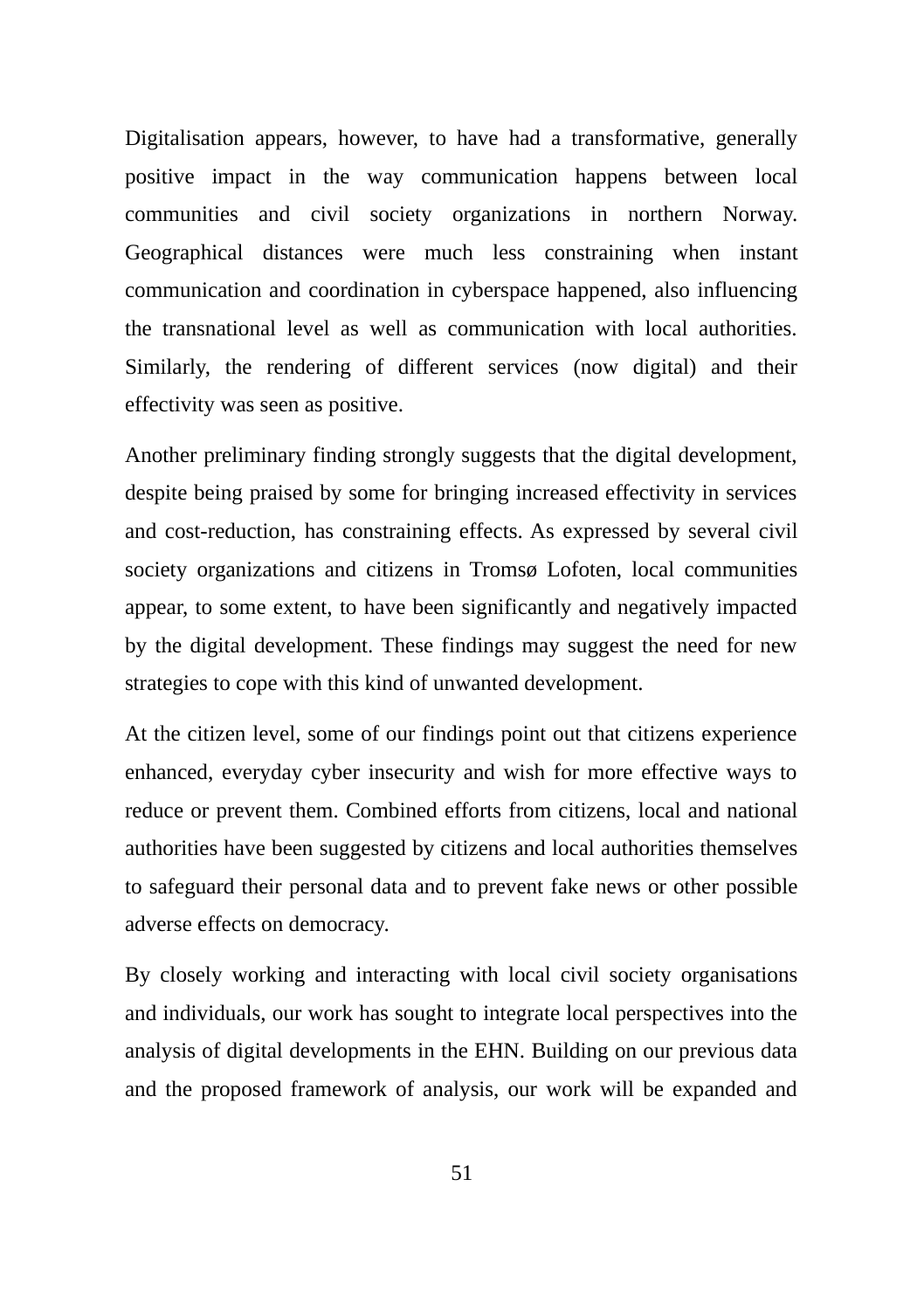continued. We can then further discuss the implications our findings may have for civil society and issues such as democratic participation and transnational cooperation.

# **3.6 Follow Up**

The civil society framework outlined in Section 2 will be followed up with a more empirical, quantitative, survey-based and indicator-based peer reviewed journal article, which is currently in progress. Over 6000 nongovernmental organisations registered in Northern Norway (Troms and Finnmark regions) will be the empirical focus of that article. Empirical findings from the case study in the Lofoten islands will complement our study. The information from the World Café experiment discussed in Section 3 will be used in a comparative article of Finnish and Norwegian experiences.

#### **References**

- Arnesen, D., Sivesind, K. H., and Gulbrandsen, T. (2016) *Fra medlemsbaserte organisasjoner til koordinert frivillighet? Det norske organisasjonssamfunnet fra 1980 til 2013*. Rapport 2016:5. Senter for forskning på sivilsamfunn og frivillig sektor.
- Eimhjellen, I. (2013). Internet communication: does it strengthen local voluntary organizations? *Nonprofit and Voluntary Sector Quarterly* 43 (5), pp. 890-909.
- Eimhjellen, I. (2014). Web technologies in practice: the integration of web technologies by environmental organizations. *Media, Culture & Society*, 36(6), 845-861.
- Eimhjellen, I. and Ljunggren, J. (2017). *Kollektiv handling i digitale medier*. Bergen/Oslo: Senter for forskning på sivilsamfunn og frivillig sektor.